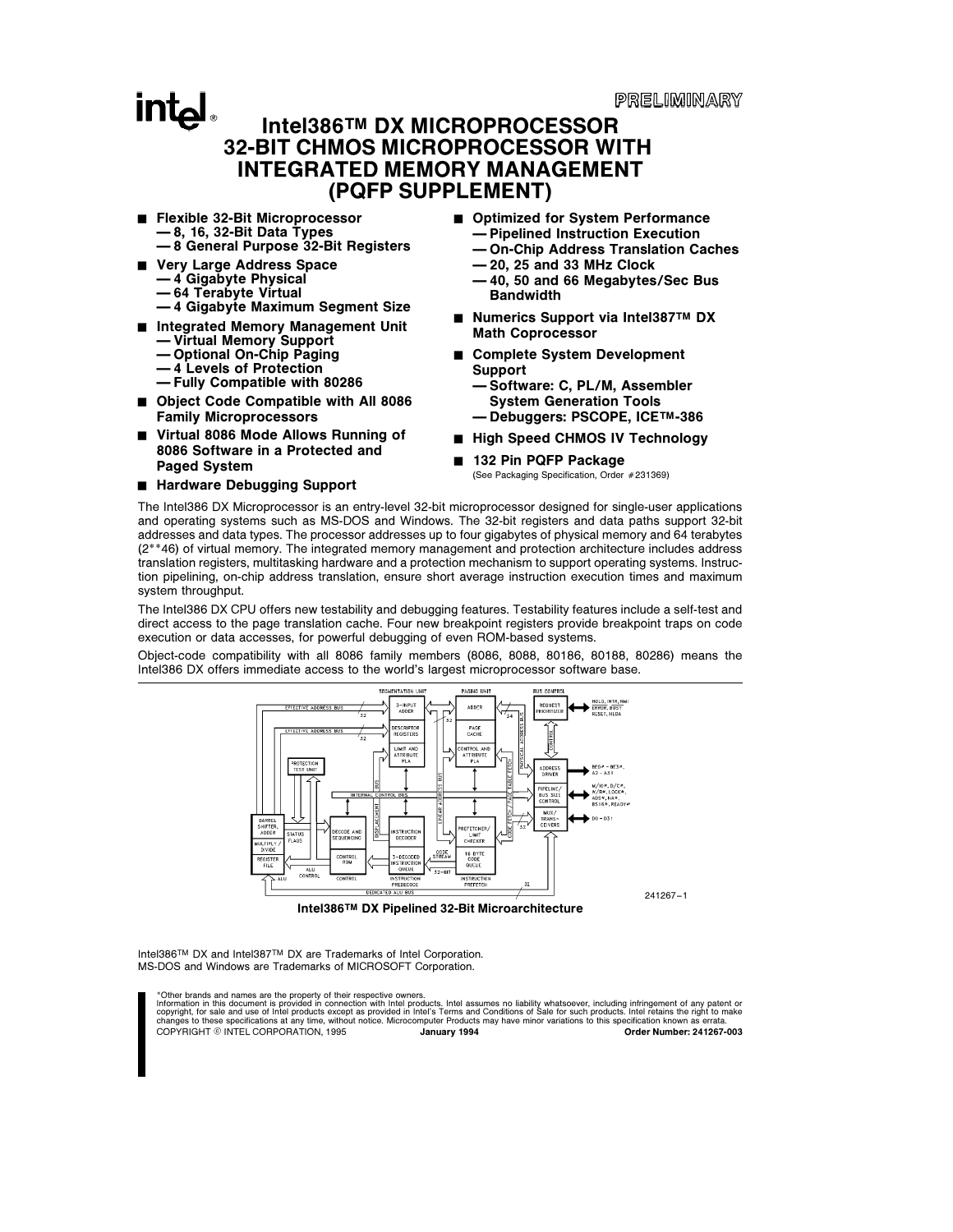### Intel386TM DX Microprocessor High-Performance 32-Bit CHMOS Microprocessor with Integrated Memory Management (PQFP Supplement)

| <b>CONTENTS</b>                        | <b>PAGF</b> | <b>CONTENTS</b>                                          | <b>PAGE</b> |
|----------------------------------------|-------------|----------------------------------------------------------|-------------|
|                                        |             | 3.0 D.C./A.C. SPECIFICATIONS  12                         |             |
|                                        |             | 3.1 D.C. Specifications  12                              |             |
|                                        |             | $3.2$ A.C. Specifications $\dots\dots\dots\dots\dots$ 13 |             |
| 2.0 MECHANICAL DATA  8                 |             | 3.2.1 A.C. Spec Definitions  13                          |             |
| 2.1 Package Physical Dimensions  8     |             | 3.2.2 A.C. Specification Tables  14                      |             |
| 2.2 Package Thermal Specifications  11 |             | 3.2.3 A.C. Test Loads  20                                |             |
|                                        |             | 3.2.4 A.C. Timing Waveforms  20                          |             |
|                                        |             | 3.2.5 Typical Output Valid Delays  22                    |             |
|                                        |             | 3.2.6 Typical Output Valid Delays  22                    |             |
|                                        |             | 3.2.7 Typical Output Valid Delays  23                    |             |
|                                        |             | 3.2.8 Typical Output Rise Times  23                      |             |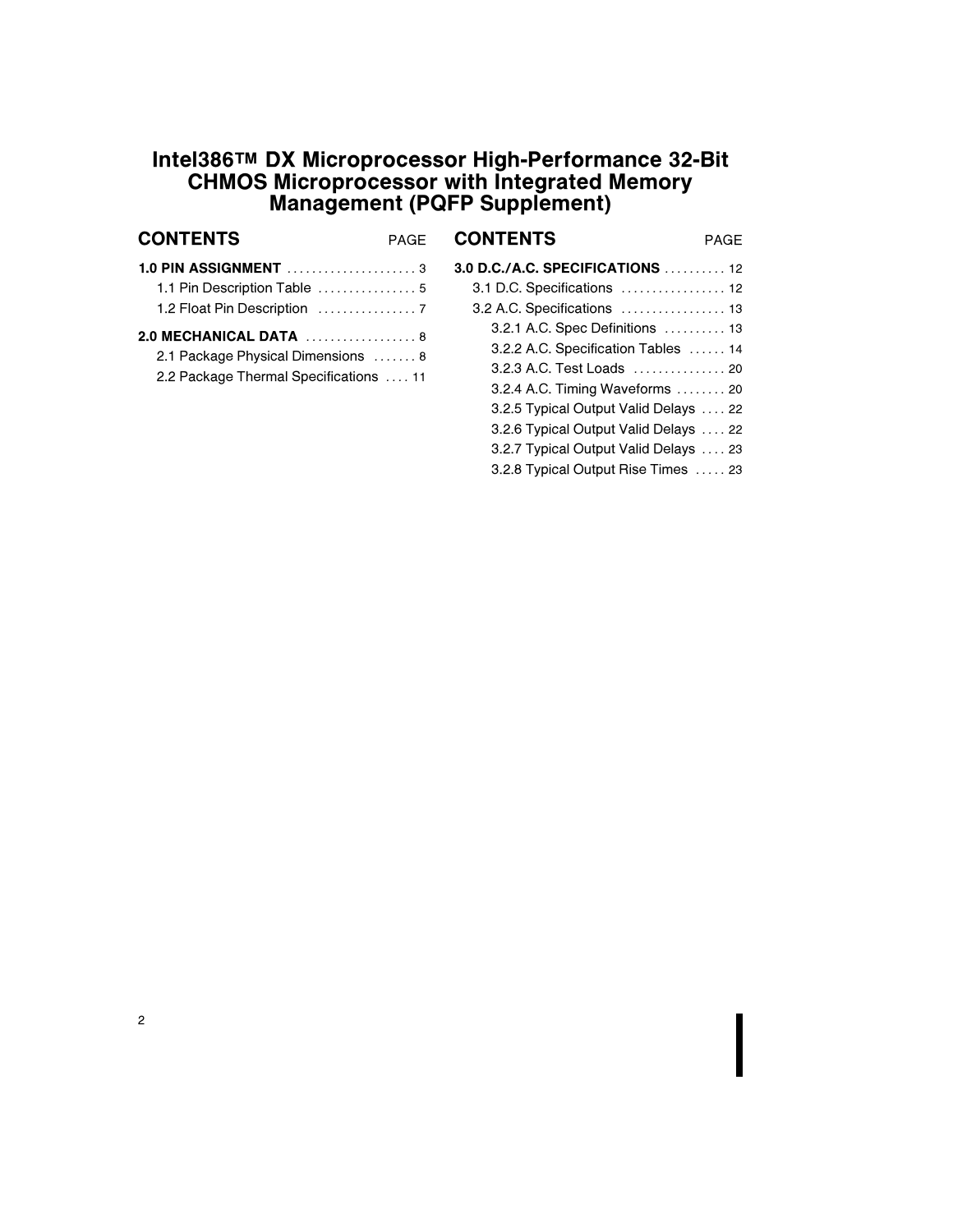### <u>intم</u>

This document should be used in conjunction with the Intel386TM DX Microprocessor data sheet (order number 231630-011, October 1993).

#### 1.0 PIN ASSIGNMENT

The Intel386 DX pinout as viewed from the top side of the component is shown by Figure 1-1.

 $V_{\text{CC}}$  and GND connections must be made to multiple  $V_{CC}$  and  $V_{SS}$  (GND) pins. Each  $V_{CC}$  and  $V_{SS}$ must be connected to the appropriate voltage level.

Intel386TM DX PQFP MICROPROCESSOR

The circuit board should include  $V_{CC}$  and GND planes for power distribution and all  $V_{CC}$  and  $V_{SS}$ pins must be connected to the appropriate plane.

NOTE:

Pins identified as ''N.C.'' should remain completely unconnected.



Figure 1-1. Intel386™ DX PQFP Pinout-View from Top Side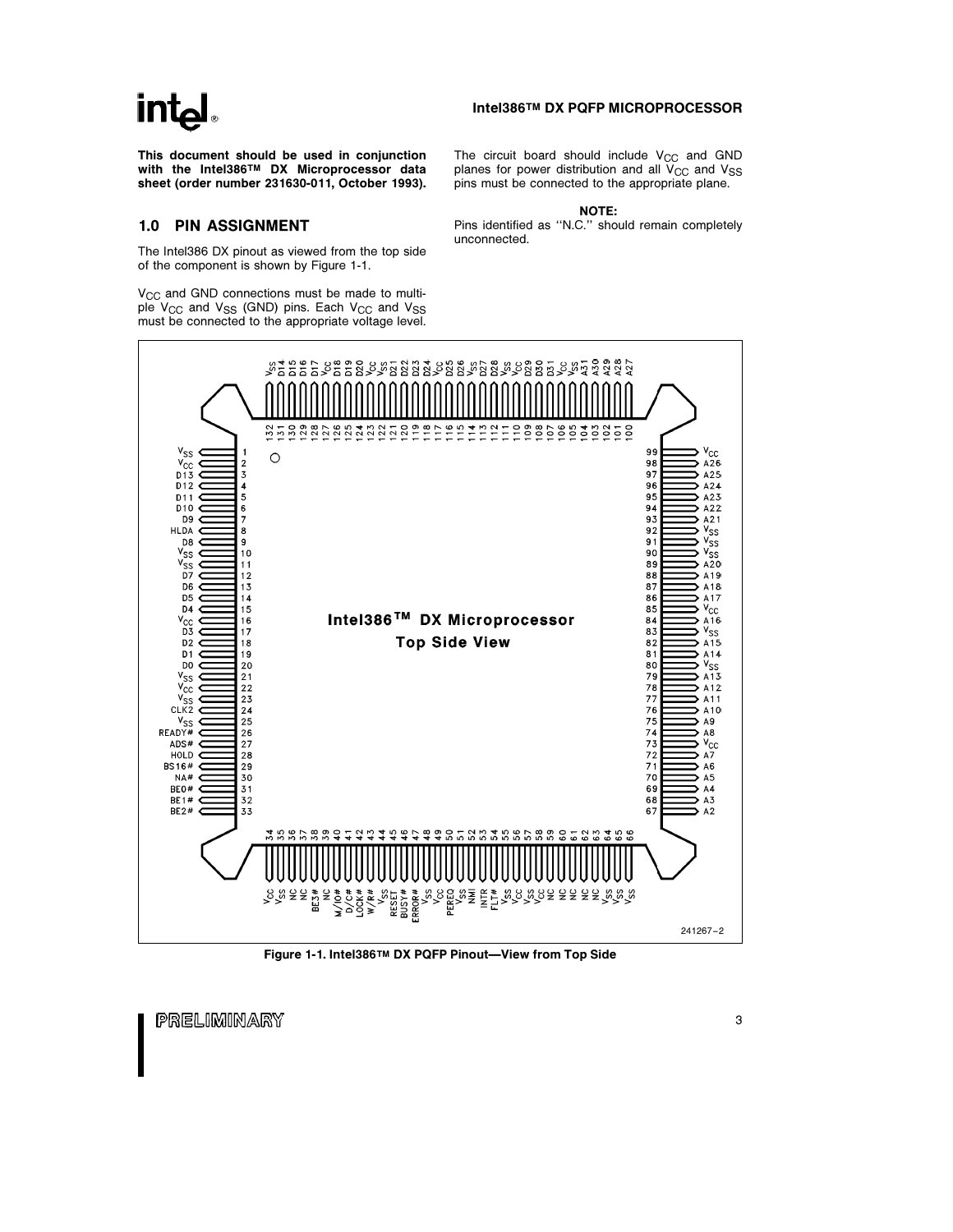

|                | <b>Address</b> |                 | Data           | Control          |    | N/C | $v_{SS}$     | $v_{\rm cc}$ |
|----------------|----------------|-----------------|----------------|------------------|----|-----|--------------|--------------|
| A <sub>2</sub> | 67             | D <sub>0</sub>  | 20             | ADS#             | 27 | 36  | $\mathbf{1}$ | $\mathbf{2}$ |
| A <sub>3</sub> | 68             | D <sub>1</sub>  | 19             | BE0#             | 31 | 37  | 10           | 16           |
| A4             | 69             | D <sub>2</sub>  | 18             | <b>BE1#</b>      | 32 | 39  | 11           | 22           |
| A <sub>5</sub> | 70             | D <sub>3</sub>  | 17             | BE2#             | 33 | 59  | 21           | 34           |
| A <sub>6</sub> | 71             | D <sub>4</sub>  | 15             | BE3#             | 38 | 60  | 23           | 49           |
| A7             | 72             | D <sub>5</sub>  | 14             | BS16#            | 29 | 61  | 25           | 56           |
| A <sub>8</sub> | 74             | D <sub>6</sub>  | 13             | BUSY#            | 46 | 62  | 35           | 58           |
| A <sub>9</sub> | 75             | D7              | 12             | CLK <sub>2</sub> | 24 | 63  | 44           | 73           |
| A10            | 76             | D <sub>8</sub>  | 9              | D/C#             | 41 |     | 48           | 85           |
| A11            | 77             | D <sub>9</sub>  | $\overline{7}$ | ERROR $#$        | 47 |     | 51           | 99           |
| A12            | 78             | D <sub>10</sub> | 6              | FLT#             | 54 |     | 55           | 106          |
| A13            | 79             | D11             | 5              | <b>HLDA</b>      | 8  |     | 57           | 110          |
| A14            | 81             | D <sub>12</sub> | 4              | <b>HOLD</b>      | 28 |     | 64           | 117          |
| A15            | 82             | D <sub>13</sub> | 3              | <b>INTR</b>      | 53 |     | 65           | 123          |
| A16            | 84             | D <sub>14</sub> | 131            | LOCK#            | 42 |     | 66           | 127          |
| A17            | 86             | D <sub>15</sub> | 130            | M/IO#            | 40 |     | 80           |              |
| A18            | 87             | D <sub>16</sub> | 129            | NA#              | 30 |     | 83           |              |
| A19            | 88             | D <sub>17</sub> | 128            | NMI              | 52 |     | 90           |              |
| A20            | 89             | D <sub>18</sub> | 126            | <b>PEREQ</b>     | 50 |     | 91           |              |
| A21            | 93             | D <sub>19</sub> | 125            | READY#           | 26 |     | 92           |              |
| A22            | 94             | D <sub>20</sub> | 124            | RESET            | 45 |     | 105          |              |
| A23            | 95             | D <sub>21</sub> | 121            | W/R#             | 43 |     | 111          |              |
| A24            | 96             | D <sub>22</sub> | 120            |                  |    |     | 114          |              |
| A25            | 97             | D <sub>23</sub> | 119            |                  |    |     | 122          |              |
| A26            | 98             | D <sub>24</sub> | 118            |                  |    |     | 132          |              |
| A27            | 100            | D <sub>25</sub> | 116            |                  |    |     |              |              |
| A28            | 101            | D <sub>26</sub> | 115            |                  |    |     |              |              |
| A29            | 102            | D <sub>27</sub> | 113            |                  |    |     |              |              |
| A30            | 103            | D28             | 112            |                  |    |     |              |              |
| A31            | 104            | D <sub>29</sub> | 109            |                  |    |     |              |              |
|                |                | D30             | 108            |                  |    |     |              |              |
|                |                | D31             | 107            |                  |    |     |              |              |

Table 1-1. Intel386™ DX PQFP Pinout—Functional Grouping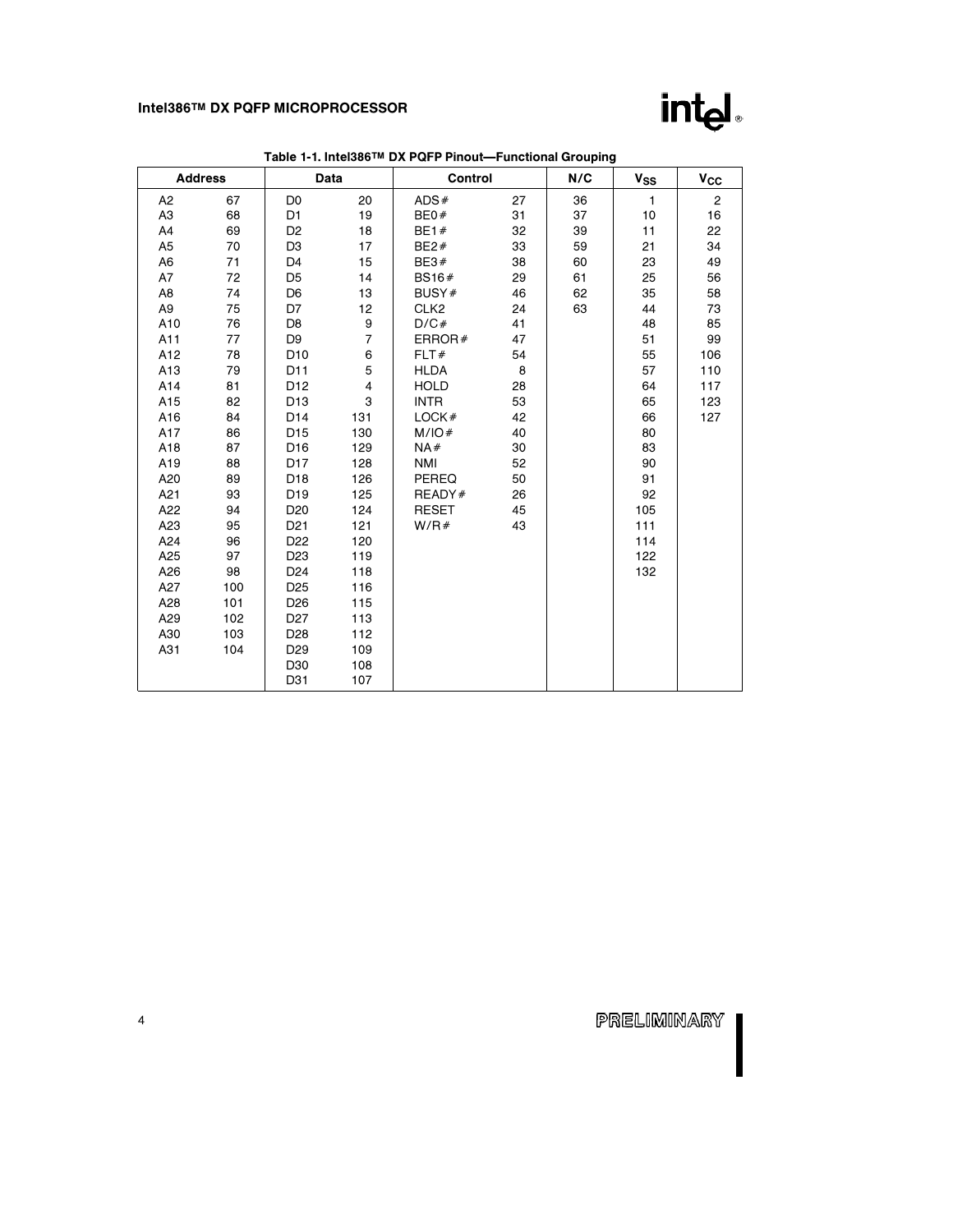### intel

#### 1.1 Pin Description Table

The following table lists a brief description of each pin on the Intel386 DX. The following definitions are used in these descriptions:

- $#$  The named signal is active LOW.
- I Input signal.
- O Output signal.
- I/O Input and Output signal.
- No electrical connection.

| Symbol           | <b>Type</b> | <b>Name and Function</b>                                                                                                                                                                                           |
|------------------|-------------|--------------------------------------------------------------------------------------------------------------------------------------------------------------------------------------------------------------------|
| CLK <sub>2</sub> |             | <b>CLK2</b> provides the fundamental timing for the Intel386 DX.                                                                                                                                                   |
| $D_{31} - D_0$   | 1/O         | <b>DATA BUS</b> inputs data during memory, I/O and interrupt acknowledge read<br>cycles and outputs data during memory and I/O write cycles.                                                                       |
| $A_{31} - A_2$   | O           | <b>ADDRESS BUS</b> outputs physical memory or port I/O addresses.                                                                                                                                                  |
| $BE0# - BE3#$    | $\Omega$    | <b>BYTE ENABLES</b> indicate which data bytes of the data bus take part in a bus<br>cycle.                                                                                                                         |
| W/R#             | O           | <b>WRITE/READ</b> is a bus cycle definition pin that distinguishes write cycles from<br>read cycles.                                                                                                               |
| D/C#             | O           | <b>DATA/CONTROL</b> is a bus cycle definition pin that distinguishes data cycles,<br>either memory or I/O, from control cycles which are: interrupt acknowledge,<br>halt, and instruction fetching.                |
| M/IO#            | O           | <b>MEMORY I/O</b> is a bus cycle definition pin that distinguishes memory cycles<br>from input/output cycles.                                                                                                      |
| LOCK#            | O           | <b>BUS LOCK</b> is a bus cycle definition pin that indicates that other system bus<br>masters are denied access to the system bus while it is active.                                                              |
| ADS#             | $\Omega$    | <b>ADDRESS STATUS</b> indicates that a valid bus cycle definition and address<br>$(W/R, \#, D/C, \#, M/IO, \#, BE0, \#, BE1, \#, BE2, \#, BE3, \# and A_{31} - A_{2}$ are being<br>driven at the Intel386 DX pins. |
| NA#              | I           | <b>NEXT ADDRESS</b> is used to request address pipelining.                                                                                                                                                         |
| READV#           | I           | <b>BUS READY</b> terminates the bus cycle.                                                                                                                                                                         |
| BS16#            | L           | <b>BUS SIZE 16</b> input allows direct connection of 32-bit and 16-bit data buses.                                                                                                                                 |
| <b>HOLD</b>      |             | <b>BUS HOLD REQUEST</b> input allows another bus master to request control of the<br>local bus.                                                                                                                    |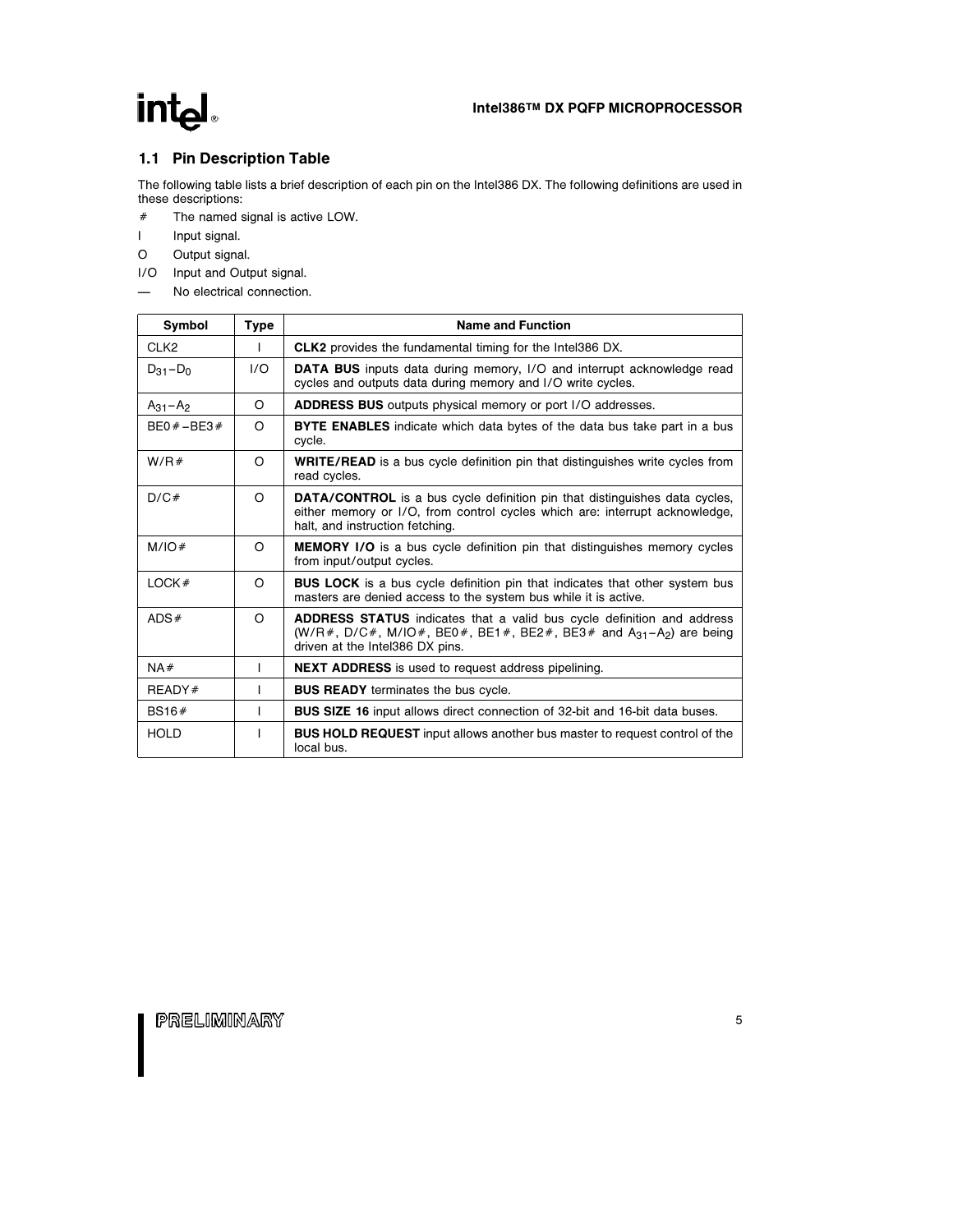



| Symbol                | <b>Type</b> | <b>Name and Function</b>                                                                                                                                                                                                                                                                                                                                             |  |  |  |  |  |  |
|-----------------------|-------------|----------------------------------------------------------------------------------------------------------------------------------------------------------------------------------------------------------------------------------------------------------------------------------------------------------------------------------------------------------------------|--|--|--|--|--|--|
| <b>HLDA</b>           | O           | <b>BUS HOLD ACKNOWLEDGE</b> output indicates that the Intel386 DX has<br>surrendered control of its local bus to another bus master.                                                                                                                                                                                                                                 |  |  |  |  |  |  |
| BUSY#                 | T           | <b>BUSY</b> signals a busy condition from a processor extension.                                                                                                                                                                                                                                                                                                     |  |  |  |  |  |  |
| ERROR $#$             | L           | <b>ERROR</b> signals an error condition from a processor extension.                                                                                                                                                                                                                                                                                                  |  |  |  |  |  |  |
| PEREQ                 | T           | <b>PROCESSOR EXTENSION REQUEST</b> indicates that the processor extension has<br>data to be transferred by the Intel386 DX.                                                                                                                                                                                                                                          |  |  |  |  |  |  |
| FLT#                  |             | <b>FLOAT</b> is an input which forces all bidirectional and output signals, including HLDA,<br>to the tri-state condition. This allows the electrically isolated 386 DX PQFP to use<br>On-Circuit Emulation (ONCE) directly on the motherboard. The $FLT \neq p$ pin has an<br>internal pull-up resistor; if the $FLT#$ pin is not used, it should not be connected. |  |  |  |  |  |  |
| <b>INTR</b>           |             | <b>INTERRUPT REQUEST</b> is a maskable input that signals the Intel386 DX to suspend<br>execution of the current program and execute an interrupt acknowledge function.                                                                                                                                                                                              |  |  |  |  |  |  |
| <b>NMI</b>            |             | <b>NON-MASKABLE INTERRUPT REQUEST</b> is a non-maskable input that signals the<br>Intel386 DX to suspend execution of the current program and execute an interrupt<br>acknowledge function.                                                                                                                                                                          |  |  |  |  |  |  |
| <b>RESET</b>          |             | <b>RESET</b> suspends any operation in progress and places the Intel386 DX in a known<br>reset state. See Interrupt Signals for additional information.                                                                                                                                                                                                              |  |  |  |  |  |  |
| N/C                   |             | NO CONNECT should always remain unconnected. Connection of a N/C pin may<br>cause the processor to malfunction or be incompatible with future steppings of the<br>Intel386 DX.                                                                                                                                                                                       |  |  |  |  |  |  |
| $V_{\rm CC}$          |             | <b>SYSTEM POWER</b> provides the $+5V$ nominal D.C. supply input.                                                                                                                                                                                                                                                                                                    |  |  |  |  |  |  |
| <b>V<sub>SS</sub></b> |             | <b>SYSTEM GROUND</b> provides 0V connection from which all inputs and outputs are<br>measured.                                                                                                                                                                                                                                                                       |  |  |  |  |  |  |

#### 1.1 Pin Description Table (Continued)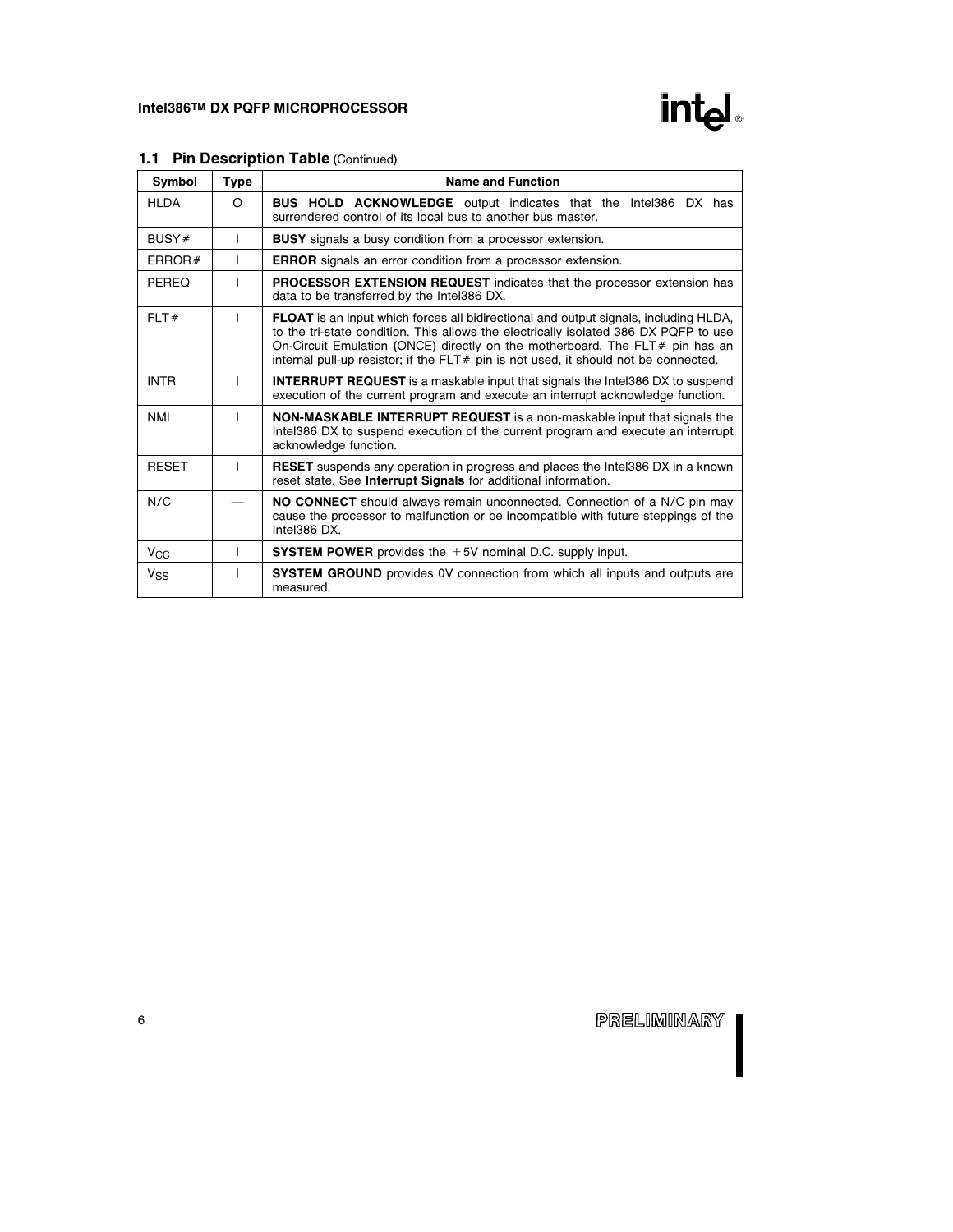### **intel**

#### Intel386TM DX PQFP MICROPROCESSOR

#### 1.2 Float Pin Description

Activating the FLT  $#$  input floats all Intel386 DX bidirectional and output signals, including HLDA. Asserting  $FLT#$  isolates the Intel386 DX microprocessor from the surrounding circuitry.

Packaged in a surface mount PQFP, it cannot be removed from the motherboard when In-Circuit Emulation (ICE) is needed. The FLT $#$  input allows the Intel386 CPU to be electrically isolated from the surrounding circuitry. This allows connection of an emulator to the processor without removing it from the PCB. This method of emulation is referred to as ON-Circuit Emulation (ONCE).

#### ENTERING AND EXITING FLOAT

FLT  $#$  is an asynchronous, active-low input. It is recognized on the rising edge of CLK2. When recognized, it aborts the current bus cycle and floats the outputs of the processor (Figure 1-2). FLT  $#$  must be held low for a minimum of 16 CLK2 cycles. Reset should be asserted and held asserted until after FLT $#$  is deasserted. This will ensure that the Intel386 DX CPU will exit float in a valid state.

Asserting the FLT $#$  input unconditionally aborts the current bus cycle and forces the processor into the FLOAT mode, and is therefore not guaranteed to enter FLOAT in a valid state. After deactivating FLT $#$ , the processor is not quaranteed to exit FLOAT mode in a valid state. This is not a problem as the FLT $#$  pin is meant to be used only during ONCE. After exiting FLOAT, the processor must be reset to return it to a valid state. Reset should be asserted before  $FLT#$  is deasserted. This will ensure that the processor will exit float in a valid state.

FLT $#$  has an internal pull-up resistor, and if it is not used it should be unconnected.



Figure 1-2. Entering and Exiting, FLT  $#$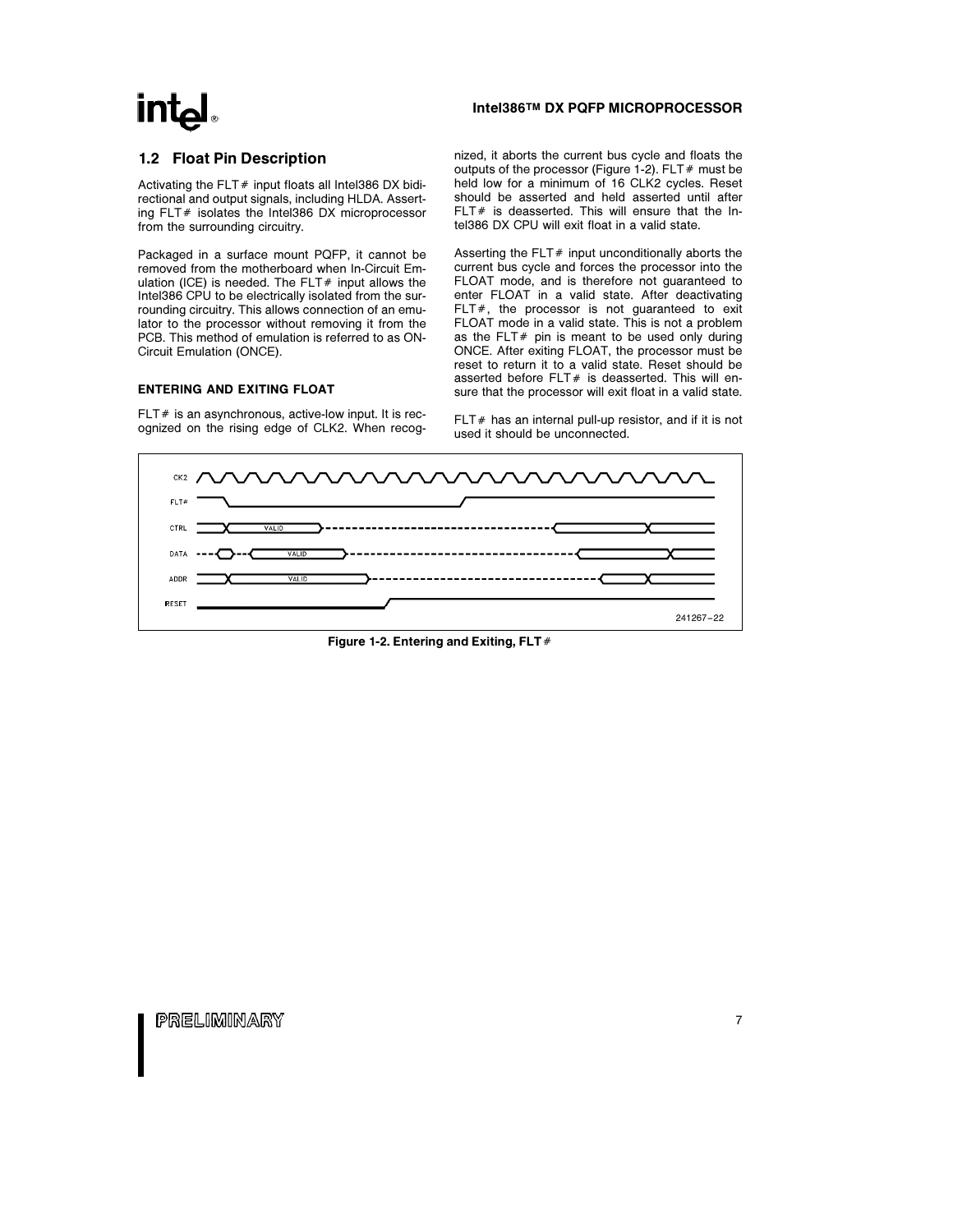

#### 2.0 MECHANICAL DATA

#### 2.1 Package Dimensions

The Intel386 DX is available in a 132 lead plastic quad flat pack (PQFP) package. Table 2.1 and Figures 2.1 –2.5 show the physical dimensions of this package.

| Symbol                          | <b>Description</b>        |           | Inch  | mm    |           |  |  |
|---------------------------------|---------------------------|-----------|-------|-------|-----------|--|--|
|                                 |                           | Min       | Max   | Min   | Max       |  |  |
| A                               | Package Height            | 0.160     | 0.170 | 4.06  | 4.32      |  |  |
| A1                              | Standoff                  | 0.020     | 0.030 | 0.51  | 0.76      |  |  |
| D, E                            | <b>Terminal Dimension</b> | 1.075     | 1.085 | 27.31 | 27.56     |  |  |
| D1, E1                          | Package Body              | 0.947     | 0.953 | 24.05 | 24.21     |  |  |
| D <sub>2</sub> , E <sub>2</sub> | <b>Bumper Distance</b>    | 1.097     | 1.103 | 27.86 | 28.02     |  |  |
| D <sub>3</sub> , E <sub>3</sub> | Lead Dimension            | 0.800 REF |       |       | 20.32 REF |  |  |
| L1                              | Foot Length               | 0.020     | 0.030 | 0.51  | 0.76      |  |  |
| Issue                           | IWS Preliminary 1/15/87   |           |       |       |           |  |  |

#### Table 2.1. Intel Case Outline Dimensions for 132 Lead Plastic Quad Flat Pack 0.025 Inch Pitch

#### Symbol List

| <b>Letter or Symbol</b> | <b>Description of Dimensions</b>                                     |
|-------------------------|----------------------------------------------------------------------|
| A                       | Package Height: Distance from Seating Plane to Highest Point of Body |
| A1                      | Standoff: Distance from Seating Plane to Base Plane                  |
| D/E                     | Overall Package Dimension: Lead Tip to Lead Tip                      |
| D1/E1                   | Plastic Body Dimension                                               |
| D2/E2                   | <b>Bumper Distance</b>                                               |
| D3/E3                   | Footprint                                                            |
| L1                      | Foot Length                                                          |

#### NOTES:

1. All dimensions and tolerances conform to ANSI Y14.5M-1982.

2. Datum plane H located at the mold parting line and coincident with the bottom of the lead where lead exits plastic body.

3. Datums A B and D to be determined where center leads exit plastic body at datum plane H.

4. Controlling Dimension, Inch.

5. Dimensions D1, D2, E1, and E2 are measured at the mold parting line and do not include mold protrusion. Allowable mold protrusion is 0.18 mm (0.007 in) per side. 6. Pin 1 identifier is located within one of the two zones indicated.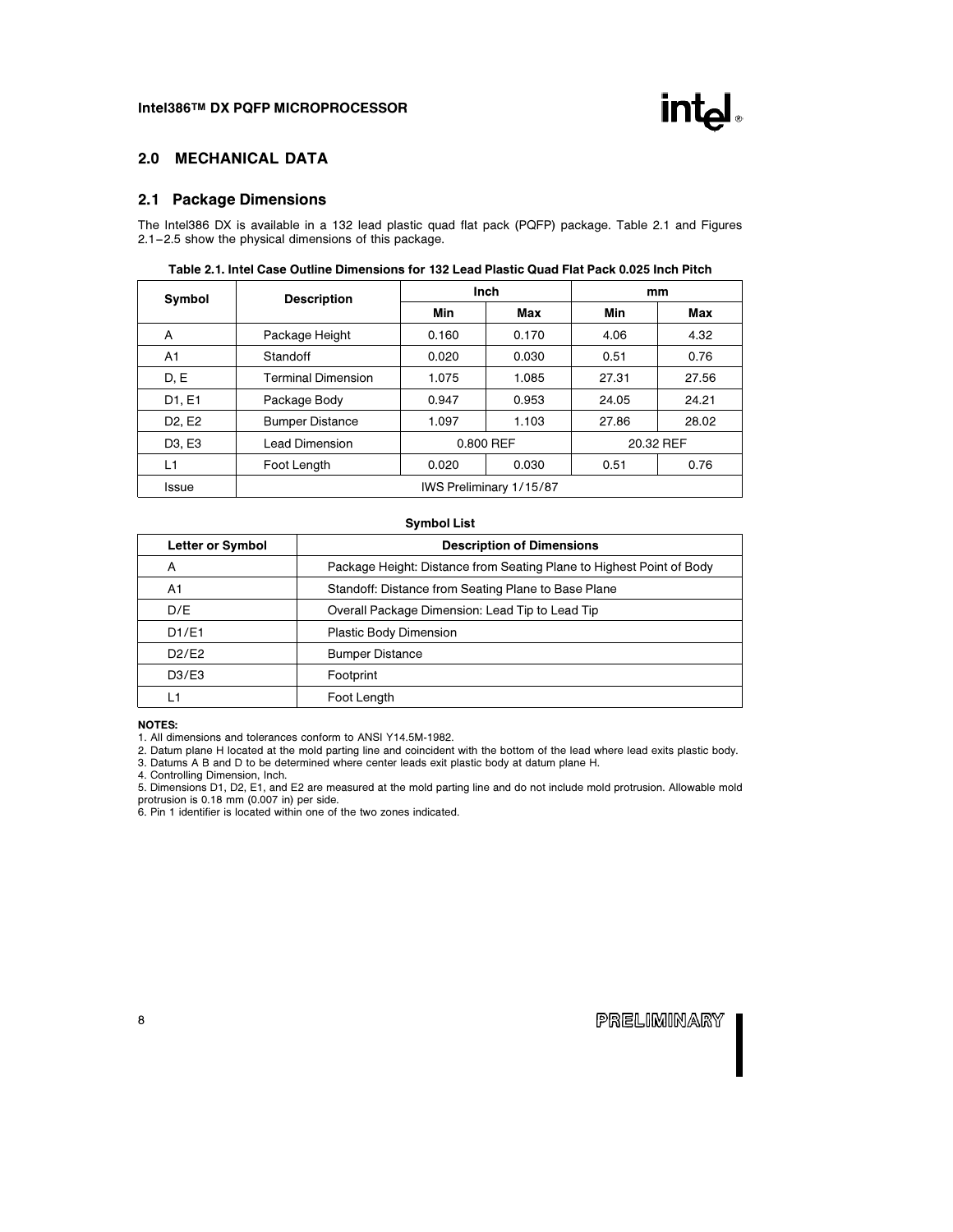# int<sub>el</sub>

#### Intel386TM DX PQFP MICROPROCESSOR







Figure 2.2. Molded Details



Figure 2.3. Terminal Details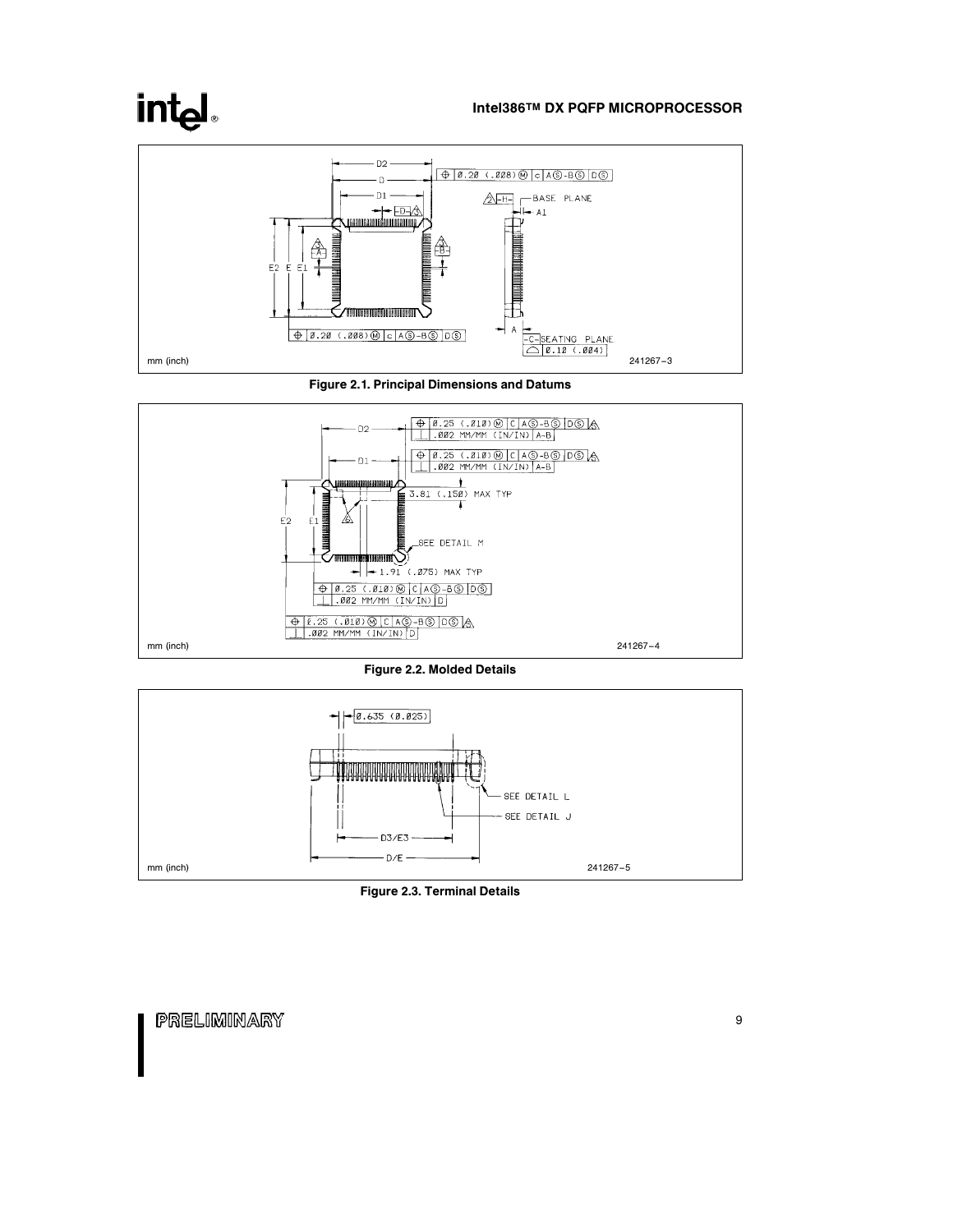### **intel**



#### Figure 2.4. Typical Lead



Figure 2.5. Detail M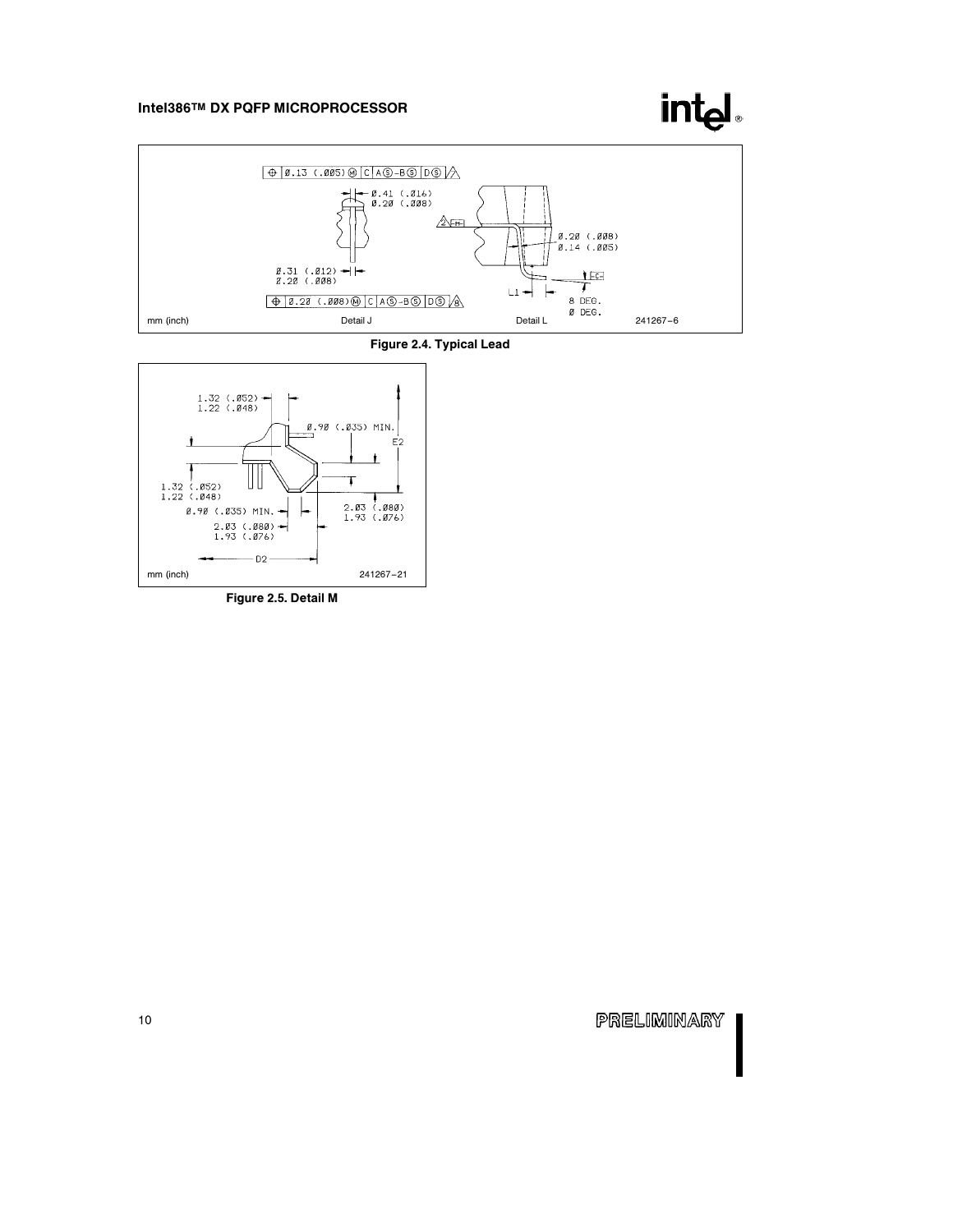# int<sub>e</sub>

#### Intel386TM DX PQFP MICROPROCESSOR

#### 2.2 Package Thermal Specifications

The Intel386 DX Microprocessor is specified for operation when case temperature is within the range of 0°C-100°C. The case temperature may be measured in any environment, to determine whether the Intel386 DX Microprocessor is within specified operating range. The case temperature should be measured at the center of the top surface.

The ambient temperature is guaranteed as long as  $T_c$  is not violated. The ambient temperature can be calculated from the  $\theta_{\rm jc}$  and  $\theta_{\rm ja}$  from the following equations:

$$
\begin{aligned} T_j &= T_c + P^* \theta_{jc} \\ T_a &= T_j - P^* \theta_{ja} \\ T_c &= T_a + P^* [\theta_{ja} - \theta_{jc}] \end{aligned}
$$

Values for  $\theta_{\sf ja}$  and  $\theta_{\sf jc}$  are given in Table 2.2 for the 100 lead fine pitch.  $\theta_{ja}$  is given at various airflows. Table 2.3 shows the maximum  ${\mathsf T}_{\mathsf a}$  allowable (without exceeding  $T_c$ ) at various airflows.

| Package                 |             | $\theta_{\rm ia}$ versus Airflow - ft/min (m/sec) |               |               |               |               |                |  |
|-------------------------|-------------|---------------------------------------------------|---------------|---------------|---------------|---------------|----------------|--|
|                         | $\theta$ jc | (0)                                               | 200<br>(1.01) | 400<br>(2.03) | 600<br>(3.04) | 800<br>(4.06) | 1000<br>(5.07) |  |
| 132 Lead<br><b>POFP</b> | 9.0         | 31.0                                              | 24.5          | 21.5          | 19.0          | 17.0          | 16.0           |  |

#### Table 2.2. Thermal Resistances (°C/Watt)  $\theta_{\text{ic}}$  and  $\theta_{\text{ia}}$

| Table 2.3. Maximum $T_a$ at various airflows |                  |          |                                            |               |               |               |                |  |  |
|----------------------------------------------|------------------|----------|--------------------------------------------|---------------|---------------|---------------|----------------|--|--|
|                                              |                  |          | $T_A$ (°C) versus Airflow - ft/min (m/sec) |               |               |               |                |  |  |
| Package                                      | <b>Frequency</b> | 0<br>(0) | 200<br>(1.01)                              | 400<br>(2.03) | 600<br>(3.04) | 800<br>(4.06) | 1000<br>(5.07) |  |  |
| 132 Lead                                     | 20 MHz           | 71       | 79                                         | 83            | 87            | 89            | 90             |  |  |
| <b>PQFP</b>                                  | 25 MHz           | 65       | 75                                         | 80            | 84            | 87            | 89             |  |  |
|                                              | 33 MHz           | 60       | 72                                         | 78            | 82            | 85            | 87             |  |  |

NOTE: The numbers in Table 2.3 were calculated using worst case  $I_{\rm CG}$  at T<sub>C</sub> = 100°C with the outputs unloaded.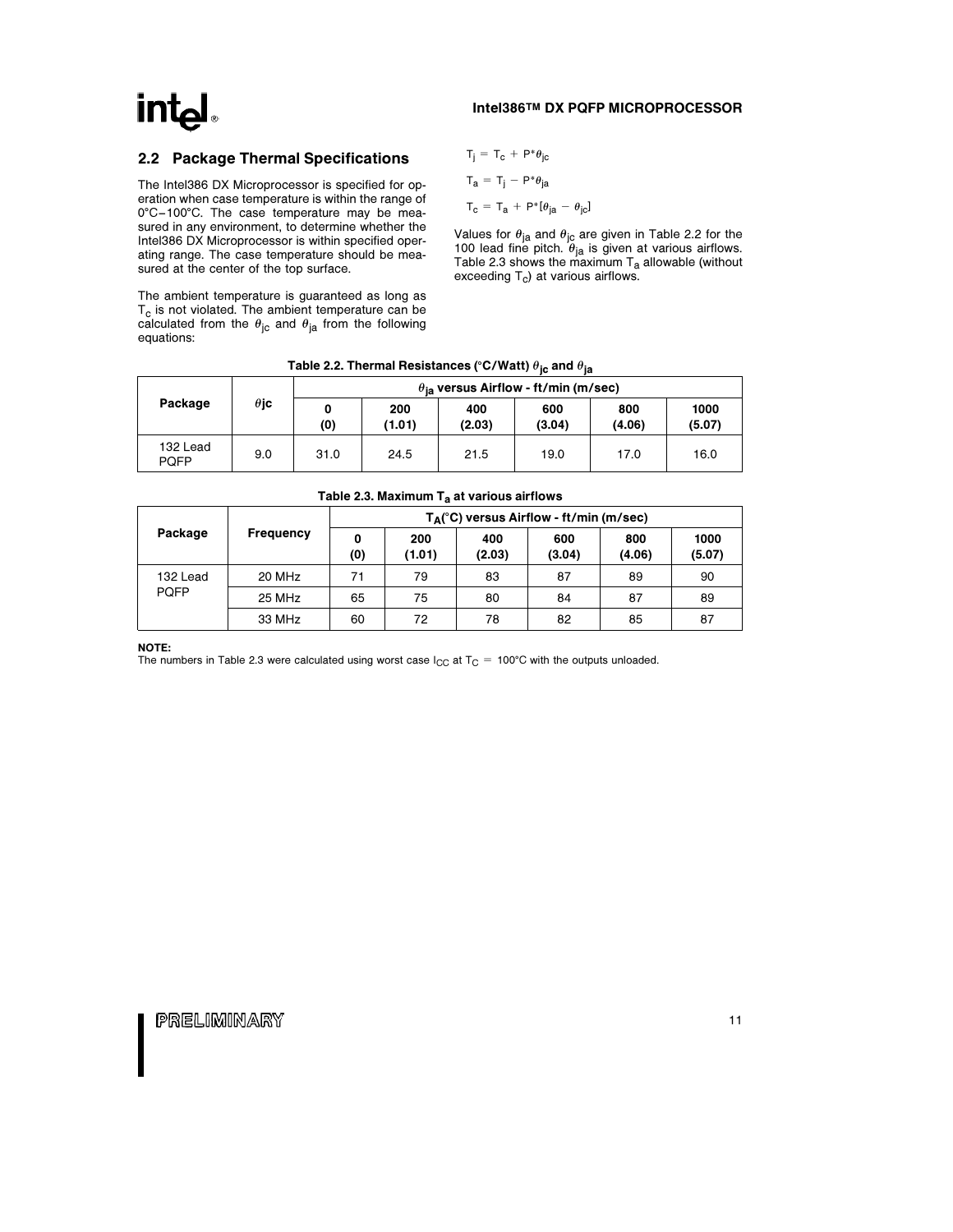

#### 3.0 D.C./A.C. SPECIFICATIONS

#### Table 3-1. Maximum Ratings

| Parameter                          | Intel386™ DX<br>20, 25, 33 MHz<br><b>Maximum Rating</b> |  |  |  |  |
|------------------------------------|---------------------------------------------------------|--|--|--|--|
| Storage Temperature                | $-65^{\circ}$ C to $+150^{\circ}$ C                     |  |  |  |  |
| Case Temperature Under Bias        | $-65^{\circ}$ C to $+110^{\circ}$ C                     |  |  |  |  |
| Supply Voltage with Respect to Vss | $-0.5V$ to $+6.5V$                                      |  |  |  |  |
| Voltage on Other Pins              | $-0.5V$ to $V_{CC}$ + 0.5V                              |  |  |  |  |

Table 3-1 is a stress rating only, and functional operation at the maximums is not guaranteed. Functional operating conditions are given in 3.1 D.C. Specifications and 3.2 A.C. Specifications.

Extended exposure to the Maximum Ratings may affect device reliability. Furthermore, although the Intel386 DX contains protective circuitry to resist damage from static electric discharge, always take precautions to avoid high static voltages or electric fields.

#### 3.1 D.C. Specifications

Functional Operating Range:  $V_{CC} = 5V \pm 5\%$ ; T<sub>CASE</sub> = 0°C to +100°C

| Symbol                 | Parameter                                                                                                                                                                         |            | Intel386™ DX<br>20 MHz, 25 MHz,<br><b>33 MHz</b>               | Unit           | Test<br><b>Conditions</b>                                                                      |  |
|------------------------|-----------------------------------------------------------------------------------------------------------------------------------------------------------------------------------|------------|----------------------------------------------------------------|----------------|------------------------------------------------------------------------------------------------|--|
|                        |                                                                                                                                                                                   | Min        | Max                                                            |                |                                                                                                |  |
| $V_{IL}$               | Input Low Voltage                                                                                                                                                                 | $-0.3$     | 0.8                                                            | V              | (Note 1)                                                                                       |  |
| V <sub>IH</sub>        | Input High Voltage                                                                                                                                                                | 2.0        | $V_{\rm CC}$ + 0.3                                             | V              |                                                                                                |  |
| $V_{\text{ILC}}$       | <b>CLK2 Input Low Voltage</b>                                                                                                                                                     | $-0.3$     | 0.8                                                            | V              | (Note 1)                                                                                       |  |
| <b>V<sub>IHC</sub></b> | <b>CLK2 Input High Voltage</b><br>20 MHz<br>25 MHz and 33 MHz                                                                                                                     | 3.7        | $V_{\rm CC}$ – 0.8 $V_{\rm CC}$ + 0.3<br>$V_{\text{CC}} + 0.3$ | V<br>V         |                                                                                                |  |
| <b>V<sub>OL</sub></b>  | <b>Output Low Voltage</b><br>$I_{\Omega1} = 4$ mA: A2-A31, D0-D31<br>$I_{\text{O}} = 5$ mA: BE0 # -BE3 #, W/R #,<br>$D/C#$ , M/IO#, LOCK#, ADS#, HLDA                             |            | 0.45<br>0.45                                                   | V<br>V         |                                                                                                |  |
| $V_{OH}$               | Output High Voltage<br>$I_{OH} = 1$ mA: A2-A31, D0-D31<br>$I_{OH} = 0.9$ mA: BE0 $#$ –BE3 $#$ , W/R $#$ ,<br>$D/C#$ , M/IO#, LOCK#, ADS#, HLDA                                    | 2.4<br>2.4 |                                                                | V<br>V         |                                                                                                |  |
| ĪЦ                     | Input Leakage Current<br>(For All Pins except BS16#, PEREQ, BUSY#,<br>and $ERROR#$                                                                                                |            | ± 15                                                           |                | $\mu$ A   0V $\leq$ V <sub>IN</sub> $\leq$ V <sub>CC</sub>                                     |  |
| $I_{\text{IH}}$        | Input Leakage Current<br>(PEREQ Pin)                                                                                                                                              |            | 200                                                            |                | $\mu$ A   V <sub>IH</sub> = 2.4V (Note 2)                                                      |  |
| $I_{IL}$               | Input Leakage Current<br>(BS16#, BUSY#, and ERROR# Pins)                                                                                                                          |            | $-400$                                                         |                | $\mu$ A   V <sub>II</sub> = 0.45 (Note 3)                                                      |  |
| $I_{LO}$               | Output Leakage Current                                                                                                                                                            |            | ±15                                                            | $\mu$ A        | $0.45V \leq V_{OUT} \leq V_{CC}$                                                               |  |
| $_{\rm lcc}$           | <b>Supply Current</b><br>CLK2 = 40 MHz: with 20 MHz Intel386 <sup>TM</sup> DX<br>CLK2 = 50 MHz: with 25 MHz Intel386 <sup>TM</sup> DX<br>CLK2 = 66 MHz: with 33 MHz Intel386TM DX |            | 260<br>320<br>390                                              | mA<br>mA<br>mA | (Note 4)<br>$I_{\rm CC}$ Typ. = 200 mA<br>$I_{\rm CC}$ Typ. = 240 mA<br>$I_{CC}$ Typ. = 300 mA |  |
| $C_{\text{IN}}$        | Input or I/O Capacitance                                                                                                                                                          |            | 10                                                             | pF             | $F_C = 1$ MHz                                                                                  |  |
| $C_{\text{OUT}}$       | <b>Output Capacitance</b>                                                                                                                                                         |            | 12                                                             | pF             | $F_C = 1$ MHz                                                                                  |  |
| $C_{CLK}$              | <b>CLK2 Capacitance</b>                                                                                                                                                           |            | 20                                                             | pF             | $F_C = 1$ MHz                                                                                  |  |

#### Table 3-2. Intel386TM DX D.C. Characteristics

NOTES:

1. The min value,  $-0.3$ , is not 100% tested.

2. PEREQ input has an internal pulldown resistor.

3. BS16#, BUSY# and ERROR# inputs each have an internal pullup resistor.

4. CHMOS IV Technology.

12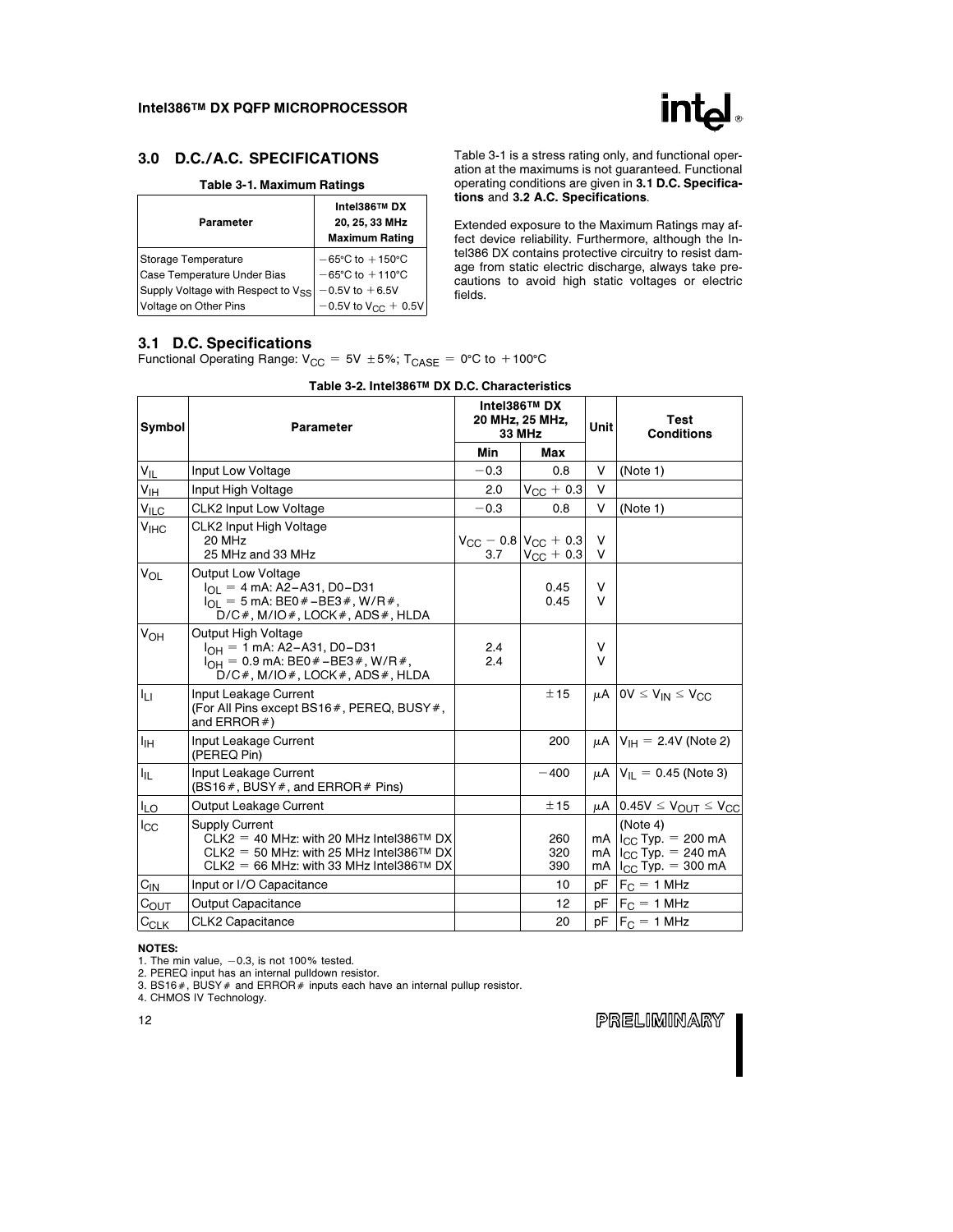### $Int_{\mathbf{a}}$

#### 3.2 A.C. SPECIFICATIONS

#### 3.2.1 A.C. Spec Definitions

The A.C. specifications, given in Tables 3-3, 3-4, and 3-5, consist of output delays, input setup requirements and input hold requirements. All A.C. specifications are relative to the CLK2 rising edge crossing the 2.0V level.

A.C. spec measurement is defined by Figure 3-1. Inputs must be driven to the voltage levels indicated by Figure 3-1 when A.C. specifications are measured. Intel386 DX output delays are specified with minimum and maximum limits, measured as shown.

#### Intel386TM DX PQFP MICROPROCESSOR

The minimum Intel386 DX delay times are hold times provided to external circuitry. Intel386 DX input setup and hold times are specified as minimums, defining the smallest acceptable sampling window. Within the sampling window, a synchronous input signal must be stable for correct Intel386 DX operation.

Outputs NA#, W/R#, D/C#, M/IO#, LOCK#, BE0 $#$ –BE3 $#$ , A2–A31 and HLDA only change at the beginning of phase one. D0 –D31 (write cycles) only change at the beginning of phase two. The READY#, HOLD, BUSY#, ERROR#, PEREQ and D0 –D31 (read cycles) inputs are sampled at the beginning of phase one. The  $NA#$ , BS16 $#$ , INTR and NMI inputs are sampled at the beginning of phase two.



Figure 3-1. Drive Levels and Measurement Points for A.C. Specifications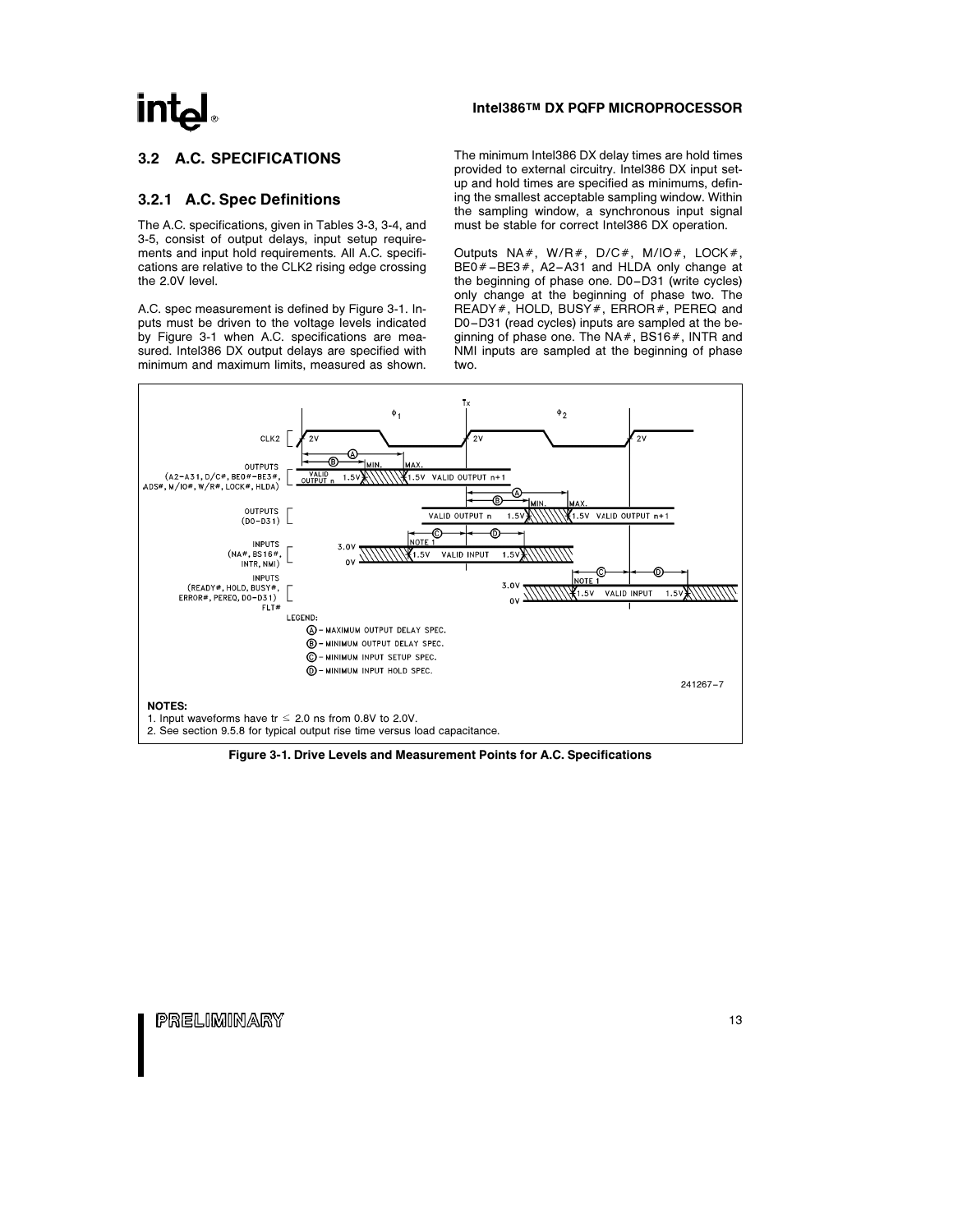

#### 3.2.2 A.C. SPECIFICATION TABLES

Functional Operating Range:  $V_{CC} = 5V \pm 5\%$ ; T<sub>CASE</sub> = 0°C to +100°C

| Symbol           | Parameter                              | <b>33 MHz</b><br>Intel386™ DX |      | Unit       | Ref.<br>Fig. | <b>Notes</b>            |  |
|------------------|----------------------------------------|-------------------------------|------|------------|--------------|-------------------------|--|
|                  |                                        | Min                           | Max  |            |              |                         |  |
|                  | <b>Operating Frequency</b>             | 8                             | 33.3 | <b>MHz</b> |              | Half of CLK2 Frequency  |  |
| t1               | <b>CLK2 Period</b>                     | 15.0                          | 62.5 | ns         | $3-3$        |                         |  |
| t <sub>2a</sub>  | CLK2 High Time                         | 6.25                          |      | ns         | $3-3$        | at 2V                   |  |
| t <sub>2</sub> b | CLK2 High Time                         | 4.5                           |      | ns         | $3-3$        | at 3.7V                 |  |
| t3a              | CLK2 Low Time                          | 6.25                          |      | ns         | $3-3$        | at 2V                   |  |
| t3b              | CLK2 Low Time                          | 4.5                           |      | ns         | $3-3$        | at 0.8V                 |  |
| t4               | CLK2 Fall Time                         |                               | 4    | ns         | $3-3$        | 3.7V to 0.8V (Note 3)   |  |
| t5               | CLK2 Rise Time                         |                               | 4    | ns         | $3-3$        | 0.8V to 3.7V (Note 3)   |  |
| t <sub>6</sub>   | A2-A31 Valid Delay                     | 4                             | 15   | ns         | $3-5$        | $C_L = 50 pF$           |  |
| t7               | A2-A31 Float Delay                     | $\overline{4}$                | 20   | ns         | $3-6$        | (Note 1)                |  |
| t8               | BE0 #-BE3 #, LOCK # Valid Delay        | $\overline{4}$                | 15   | ns         | $3-5$        | $C_L = 50 pF$           |  |
| t9               | BE0 #-BE3 #, LOCK # Float Delay        | $\overline{4}$                | 20   | ns         | $3-6$        | (Note 1)                |  |
| t10              | $W/R$ #, M/IO#, D/C#, Valid Delay      | 4                             | 15   | ns         | $3-5$        | $C_L = 50 pF$           |  |
| t10a             | ADS# Valid Delay                       | $\overline{4}$                | 14.5 | ns         | $3-5$        | $C_L = 50 pF$           |  |
| t11              | $W/R$ #, M/IO#, D/C#, ADS# Float Delay | $\overline{4}$                | 20   | ns         | $3-6$        | (Note 1)                |  |
| t12              | D0-D31 Write Data Valid Delay          | $\overline{7}$                | 24   | ns         | $3-5a$       | $C_L = 50$ pF, (Note 4) |  |
| t12a             | D0-D31 Write Data Hold Time            | $\overline{2}$                |      |            | $3-5b$       | $C_L = 50 pF$           |  |
| t13              | D0-D31 Float Delay                     | $\overline{4}$                | 17   | ns         | $3-6$        | (Note 1)                |  |
| t14              | <b>HLDA Valid Delay</b>                | $\overline{4}$                | 20   | ns         | $3-6$        | $C_L = 50 pF$           |  |
| t <sub>15</sub>  | NA# Setup Time                         | 5                             |      | ns         | $3 - 4$      |                         |  |
| t16              | NA# Hold Time                          | $\overline{2}$                |      | ns         | $3 - 4$      |                         |  |
| t17              | BS16# Setup Time                       | 5                             |      | ns         | $3 - 4$      |                         |  |
| t18              | BS16# Hold Time                        | $\overline{2}$                |      | ns         | $3 - 4$      |                         |  |
| t <sub>19</sub>  | READY # Setup Time                     | $\overline{7}$                |      | ns         | $3 - 4$      |                         |  |
| t20              | READY # Hold Time                      | $\overline{4}$                |      | ns         | $3 - 4$      |                         |  |

#### Table 3-3. 33 MHz Intel386TM DX A.C. Characteristics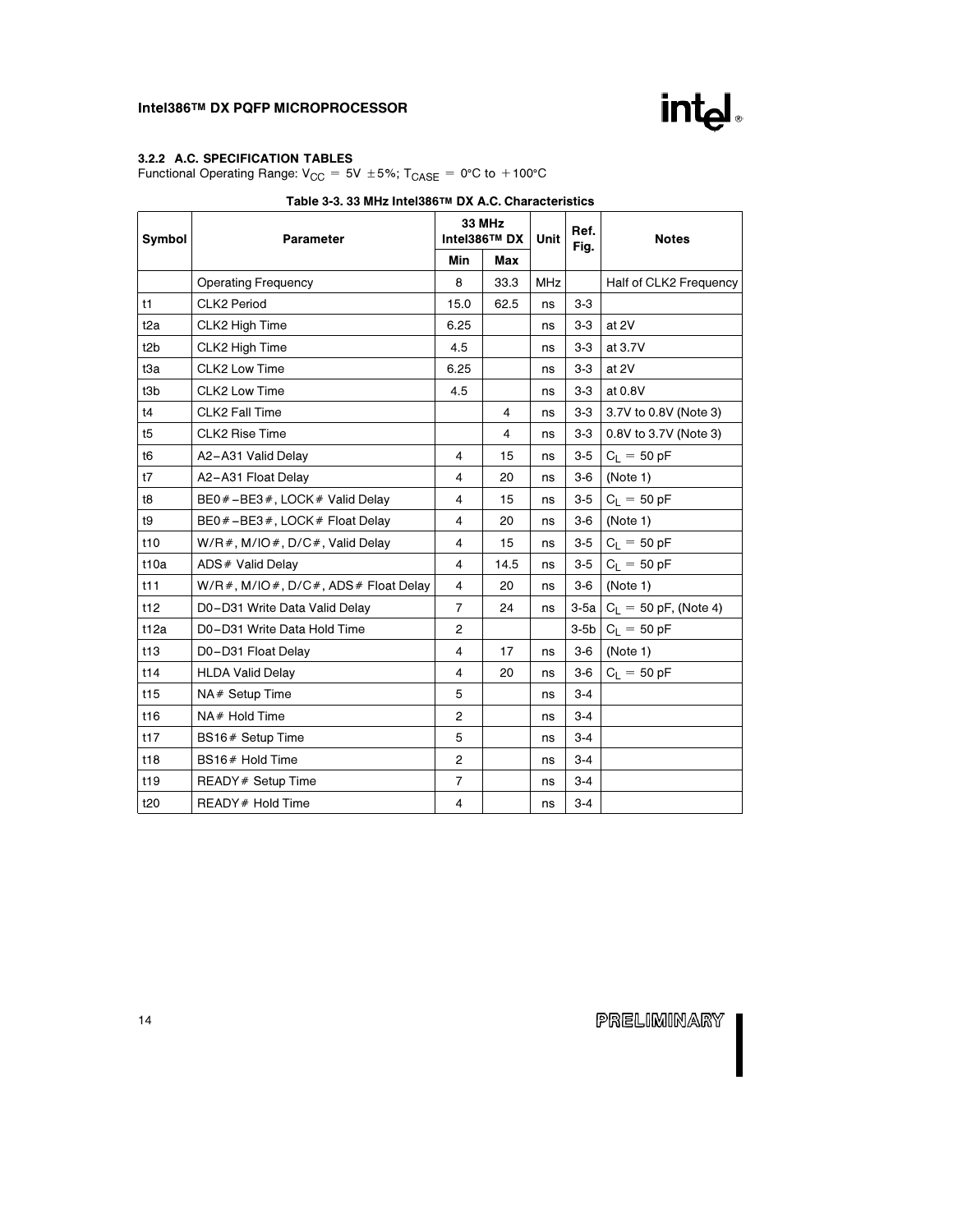### intd.

#### 3.2.2 A.C. SPECIFICATION TABLES (Continued)

Functional Operating Range:  $V_{CC} = 5V \pm 5\%$ ; T<sub>CASE</sub> = 0°C to +100°C

| Symbol          | <b>Parameter</b>                         |                | <b>33 MHz</b><br>Intel386™ DX | Unit | Ref.<br>Fig. | <b>Notes</b> |
|-----------------|------------------------------------------|----------------|-------------------------------|------|--------------|--------------|
|                 |                                          | Min            | Max                           |      |              |              |
| t21             | D0-D31 Read Setup Time                   | 5              |                               | ns   | $3 - 4$      |              |
| t22             | D0-D31 Read Hold Time                    | 3              |                               | ns   | $3-4$        |              |
| t <sub>23</sub> | <b>HOLD Setup Time</b>                   | 11             |                               | ns   | $3-4$        |              |
| t24             | <b>HOLD Hold Time</b>                    | $\overline{2}$ |                               | ns   | $3-4$        |              |
| t25             | <b>RESET Setup Time</b>                  | 5              |                               | ns   | $3 - 7$      |              |
| t26             | <b>RESET Hold Time</b>                   | 2              |                               | ns   | $3 - 7$      |              |
| t27             | NMI, INTR Setup Time                     | 5              |                               | ns   | $3 - 4$      | (Note 2)     |
| t28             | NMI, INTR Hold Time                      | 5              |                               | ns   | $3 - 4$      | (Note 2)     |
| t <sub>29</sub> | PEREQ, ERROR #, FLT #, BUSY # Setup Time | 5              |                               | ns   | $3 - 4$      | (Note 2)     |
| t30             | PEREQ, ERROR #, FLT #, BUSY # Hold Time  | 4              |                               | ns   | $3 - 4$      | (Note 2)     |

#### Table 3-3. 33 MHz Intel386TM DX A.C. Characteristics (Continued)

#### NOTES:

1. Float condition occurs when maximum output current becomes less than  $I_{LO}$  in magnitude. Float delay is not 100% tested.

2. These inputs are allowed to be asynchronous to CLK2. The setup and hold specifications are given for testing purposes, to assure recognition within a specific CLK2 period.

3. Rise and fall times are not tested. 4. Min. time not 100% tested.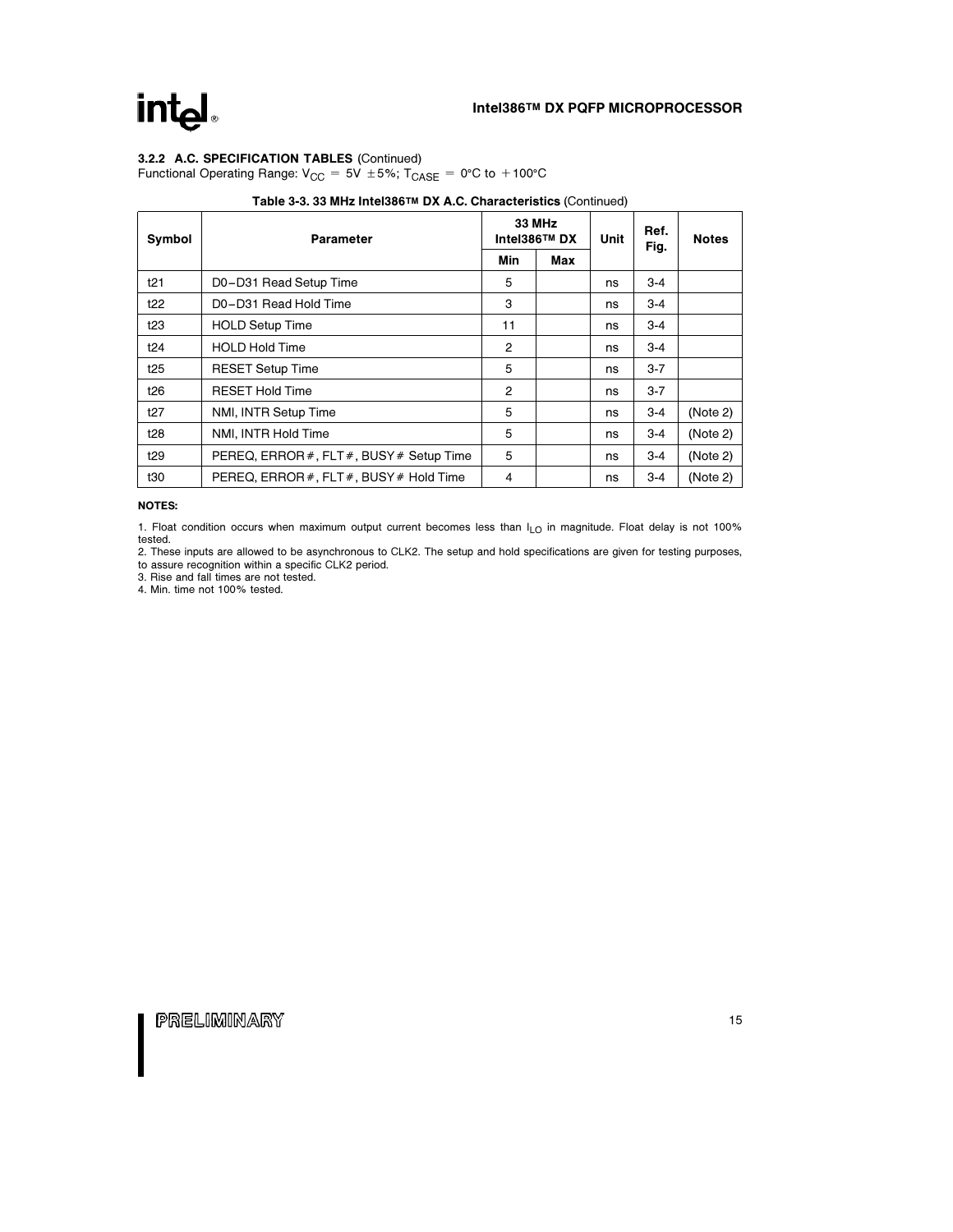#### 3.2.2 A.C. SPECIFICATION TABLES (Continued)

Functional Operating Range:  $V_{CC} = 5V \pm 5\%$ ; T<sub>CASE</sub> = 0°C to +100°C

| Symbol           | Parameter                              | <b>25 MHz</b><br>Intel386™ DX |                | Unit       | Ref.<br>Fig. | <b>Notes</b>           |  |
|------------------|----------------------------------------|-------------------------------|----------------|------------|--------------|------------------------|--|
|                  |                                        | Min                           | Max            |            |              |                        |  |
|                  | <b>Operating Frequency</b>             | $\overline{4}$                | 25             | <b>MHz</b> |              | Half of CLK2 Frequency |  |
| t1               | <b>CLK2 Period</b>                     | 20                            | 125            | ns         | $3-3$        |                        |  |
| t <sub>2a</sub>  | CLK2 High Time                         | $\overline{7}$                |                | ns         | $3-3$        | at 2V                  |  |
| t <sub>2</sub> b | CLK2 High Time                         | $\overline{4}$                |                | ns         | $3-3$        | at 3.7V                |  |
| t3a              | CLK2 Low Time                          | $\overline{7}$                |                | ns         | $3-3$        | at 2V                  |  |
| t3b              | CLK2 Low Time                          | 5                             |                | ns         | $3-3$        | at 0.8V                |  |
| t4               | <b>CLK2 Fall Time</b>                  |                               | $\overline{7}$ | ns         | $3-3$        | 3.7V to 0.8V           |  |
| t5               | CLK2 Rise Time                         |                               | $\overline{7}$ | ns         | $3-3$        | 0.8V to 3.7V           |  |
| t6               | A2-A31 Valid Delay                     | $\overline{4}$                | 21             | ns         | $3-5$        | $C_1 = 50 pF$          |  |
| t7               | A2-A31 Float Delay                     | $\overline{4}$                | 30             | ns         | $3-6$        | (Note 1)               |  |
| t8               | BE0 $#$ -BE3 $#$ Valid Delay           | 4                             | 24             | ns         | $3-5$        | $C_L = 50 pF$          |  |
| t8a              | LOCK # Valid Delay                     | $\overline{4}$                | 21             | ns         | $3-5$        | $C_L = 50 pF$          |  |
| t9               | BE0 #-BE3 #, LOCK # Float Delay        | $\overline{4}$                | 30             | ns         | $3-6$        | (Note 1)               |  |
| t10              | $W/R$ #, M/IO#, D/C#, ADS# Valid Delay | $\overline{4}$                | 21             | ns         | $3-5$        | $C_L = 50 pF$          |  |
| t11              | $W/R$ #, M/IO#, D/C#, ADS# Float Delay | $\overline{4}$                | 30             | ns         | $3-6$        | (Note 1)               |  |
| t12              | D0-D31 Write Data Valid Delay          | $\overline{7}$                | 27             | ns         | $3-5a$       | $C_{L} = 50 pF$        |  |
| t12a             | D0-D31 Write Data Hold Time            | $\overline{2}$                |                |            | $3-5b$       | $C_L = 50 pF$          |  |
| t13              | D0-D31 Float Delay                     | $\overline{4}$                | 22             | ns         | $3-6$        | (Note 1)               |  |
| t14              | <b>HLDA Valid Delay</b>                | $\overline{4}$                | 22             | ns         | $3-6$        | $C_L = 50 pF$          |  |
| t15              | $NA#$ Setup Time                       | $\overline{7}$                |                | ns         | $3 - 4$      |                        |  |
| t16              | NA# Hold Time                          | 3                             |                | ns         | $3 - 4$      |                        |  |
| t17              | BS16# Setup Time                       | $\overline{7}$                |                | ns         | $3 - 4$      |                        |  |
| t18              | BS16# Hold Time                        | 3                             |                | ns         | $3 - 4$      |                        |  |
| t <sub>19</sub>  | READY # Setup Time                     | 9                             |                | ns         | $3 - 4$      |                        |  |
| t20              | READY # Hold Time                      | $\overline{4}$                |                | ns         | $3 - 4$      |                        |  |

#### Table 3-4. 25 MHz Intel386TM DX A.C. Characteristics

PRELIMINARY

intd.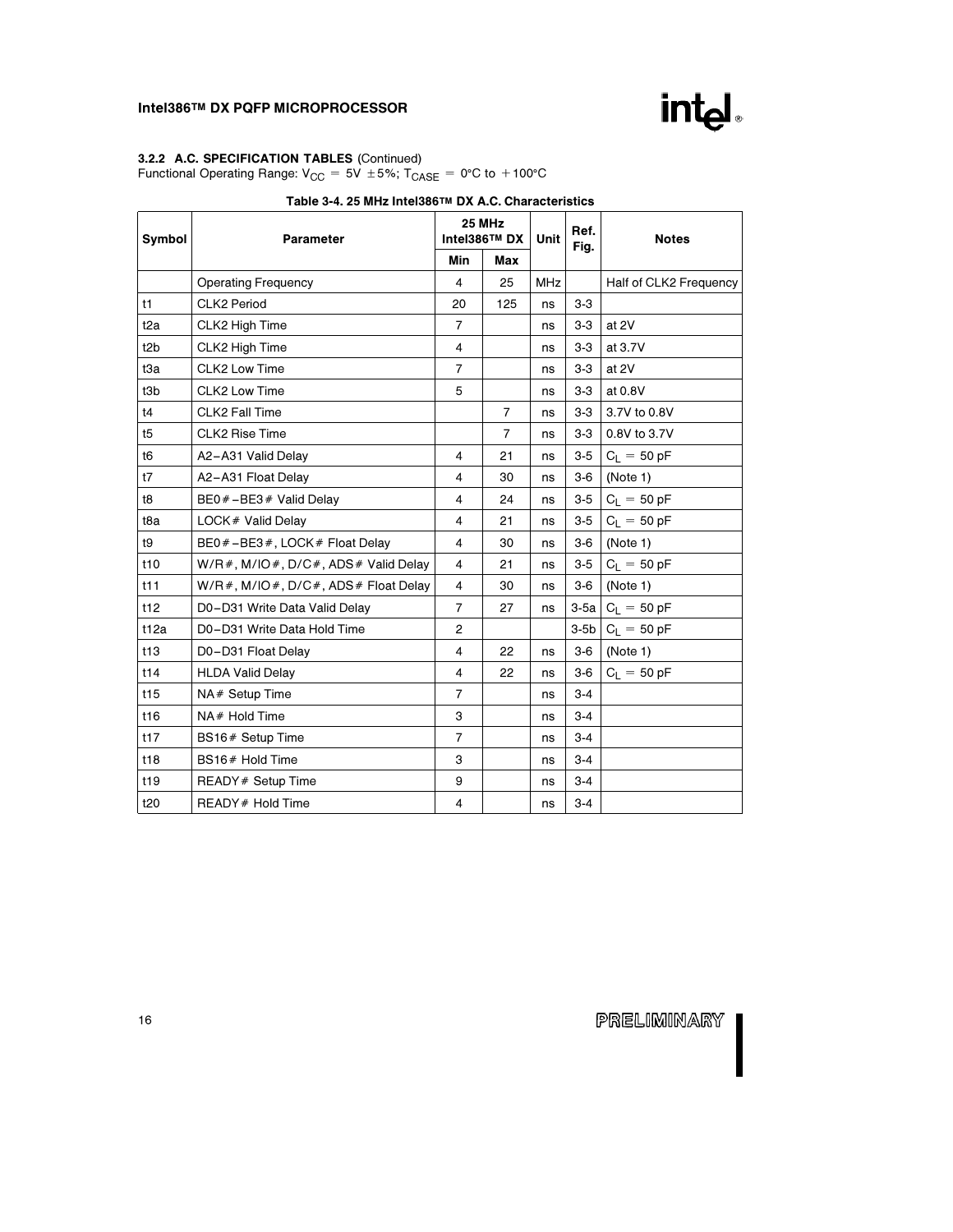### intd.

#### 3.2.2 A.C. SPECIFICATION TABLES (Continued)

Functional Operating Range:  $V_{CC} = 5V \pm 5\%$ ; T<sub>CASE</sub> = 0°C to +100°C

| Symbol          | <b>Parameter</b>                         | 25 MHz<br>Intel386™ DX |     | Unit | Ref.<br>Fig. | <b>Notes</b> |
|-----------------|------------------------------------------|------------------------|-----|------|--------------|--------------|
|                 |                                          |                        | Max |      |              |              |
| t21             | D0-D31 Read Setup Time                   | 7                      |     | ns   | $3 - 4$      |              |
| t22             | D0-D31 Read Hold Time                    | 5                      |     | ns   | $3 - 4$      |              |
| t <sub>23</sub> | <b>HOLD Setup Time</b>                   | 15                     |     | ns   | $3 - 4$      |              |
| t24             | <b>HOLD Hold Time</b>                    | 3                      |     | ns   | $3 - 4$      |              |
| t25             | <b>RESET Setup Time</b>                  | 10                     |     | ns   | $3 - 7$      |              |
| t26             | <b>RESET Hold Time</b>                   | 3                      |     | ns   | $3 - 7$      |              |
| t27             | NMI, INTR Setup Time                     | 6                      |     | ns   | $3 - 4$      | (Note 2)     |
| t28             | NMI, INTR Hold Time                      | 6                      |     | ns   | $3 - 4$      | (Note 2)     |
| t29             | PEREQ, ERROR #, FLT #, BUSY # Setup Time | 6                      |     | ns   | $3 - 4$      | (Note 2)     |
| t30             | PEREQ, ERROR #, FLT #, BUSY # Hold Time  | 5                      |     | ns   | $3 - 4$      | (Notes 2, 3) |

#### Table 3-4. 25 MHz Intel386TM DX A.C. Characteristics (Continued)

#### NOTES:

1. Float condition occurs when maximum output current becomes less than  $I_{LO}$  in magnitude. Float delay is not 100% tested.

2. These inputs are allowed to be asynchronous to CLK2. The setup and hold specifications are given for testing purposes,<br>to assure recognition within a specific CLK2 period. Min<br>3.

|                       | Symbol | Parameter                               | Min |
|-----------------------|--------|-----------------------------------------|-----|
| $T_{C} = 0^{\circ}C$  | t30    | PEREQ. ERROR #. FLT #. BUSY # Hold Time |     |
| $T_C = +100^{\circ}C$ | t30    | PEREQ, ERROR #, FLT #, BUSY # Hold Time | -5  |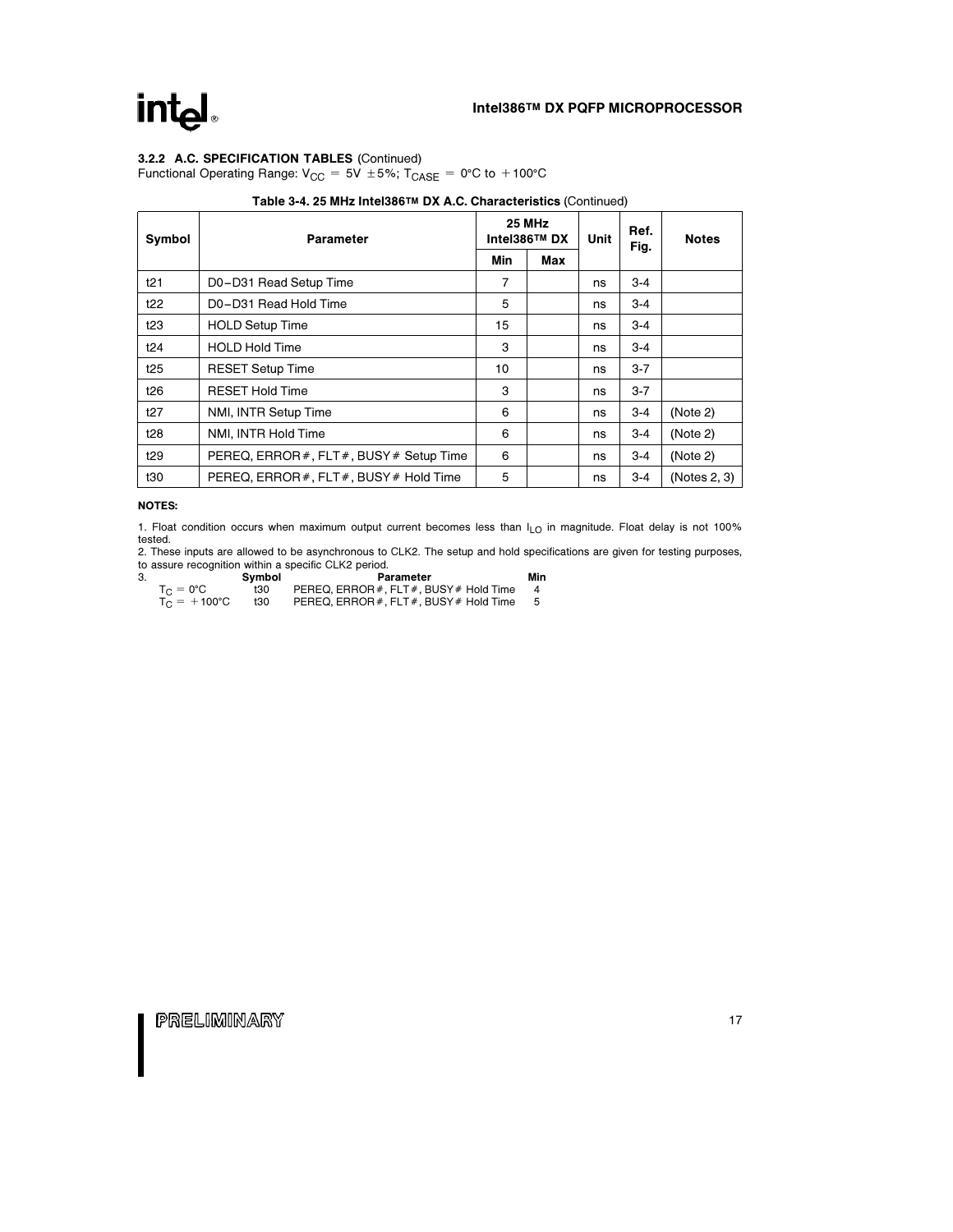#### 3.2.2 A.C. SPECIFICATION TABLES (Continued)

Functional Operating Range:  $V_{CC} = 5V \pm 5\%$ ; T<sub>CASE</sub> = 0°C to +100°C

| Symbol          | <b>Parameter</b>                            | <b>20 MHz</b><br>Intel386™ DX |     | Table 0-9. ZV IIIIIZ IIIIGIOOO ····· DA A.O. OHARGOGHSHOS<br>Unit | Ref.<br>Fig. | <b>Notes</b>              |  |
|-----------------|---------------------------------------------|-------------------------------|-----|-------------------------------------------------------------------|--------------|---------------------------|--|
|                 |                                             | Min                           | Max |                                                                   |              |                           |  |
|                 | <b>Operating Frequency</b>                  | $\overline{4}$                | 20  | MHz                                                               |              | Half of CLK2<br>Frequency |  |
| t <sub>1</sub>  | <b>CLK2 Period</b>                          | 25                            | 125 | ns                                                                | $3-3$        |                           |  |
| $t_{2a}$        | CLK2 High Time                              | 8                             |     | ns                                                                | $3-3$        | at 2V                     |  |
| t <sub>2b</sub> | CLK2 High Time                              | 5                             |     | ns                                                                | $3-3$        | at ( $V_{CC}$ - 0.8V)     |  |
| tзa             | CLK2 Low Time                               | 8                             |     | ns                                                                | $3-3$        | at 2V                     |  |
| tзь             | CLK2 Low Time                               | 6                             |     | ns                                                                | $3-3$        | at 0.8V                   |  |
| t4              | <b>CLK2 Fall Time</b>                       |                               | 8   | ns                                                                | $3-3$        | $(V_{CC} - 0.8V)$ to 0.8V |  |
| t5              | <b>CLK2 Rise Time</b>                       |                               | 8   | ns                                                                | $3-3$        | 0.8V to $(V_{CC} - 0.8V)$ |  |
| $t_6$           | A2-A31 Valid Delay                          | 4                             | 30  | ns                                                                | $3-5$        | $C_L = 120 pF$            |  |
| t <sub>7</sub>  | A2-A31 Float Delay                          | 4                             | 32  | ns                                                                | $3-6$        | (Note 1)                  |  |
| tg              | $BE0# - BE3#$ , LOCK#<br><b>Valid Delay</b> | 4                             | 30  | ns                                                                | $3-5$        | $C_L = 75 pF$             |  |
| tg              | $BE0# - BE3#$ , LOCK#<br><b>Float Delay</b> | $\overline{4}$                | 32  | ns                                                                | $3-6$        | (Note 1)                  |  |
| $t_{10}$        | $W/R$ #, M/IO #, D/C #,<br>ADS# Valid Delay | 6                             | 28  | ns                                                                | $3-5$        | $C_L = 75$ pF             |  |
| $t_{11}$        | $W/R$ #, M/IO#, D/C#,<br>ADS # Float Delay  | 6                             | 30  | ns                                                                | $3-6$        | (Note 1)                  |  |
| $t_{12}$        | D0-D31 Write Data<br><b>Valid Delay</b>     | 4                             | 38  | ns                                                                | $3-5c$       | $C_L = 120 pF$            |  |
| $t_{13}$        | D0-D31 Float Delay                          | 4                             | 27  | ns                                                                | $3-6$        | (Note 1)                  |  |
| $t_{14}$        | <b>HLDA Valid Delay</b>                     | 6                             | 28  | ns                                                                | $3-6$        | $C_L = 75 pF$             |  |
| $t_{15}$        | NA# Setup Time                              | 9                             |     | ns                                                                | $3 - 4$      |                           |  |
| $t_{16}$        | NA# Hold Time                               | 14                            |     | ns                                                                | $3 - 4$      |                           |  |
| $t_{17}$        | BS16# Setup Time                            | 13                            |     | ns                                                                | $3 - 4$      |                           |  |
| t <sub>18</sub> | BS16# Hold Time                             | 21                            |     | ns                                                                | $3 - 4$      |                           |  |
| t <sub>19</sub> | READY # Setup Time                          | 12                            |     | ns                                                                | 3-4          |                           |  |
| $t_{20}$        | READY # Hold Time                           | 4                             |     | ns                                                                | $3 - 4$      |                           |  |
| $t_{21}$        | D0-D31 Read<br>Setup Time                   | 11                            |     | ns                                                                | $3 - 4$      |                           |  |
| $t_{22}$        | D0-D31 Read<br><b>Hold Time</b>             | 6                             |     | ns                                                                | $3 - 4$      |                           |  |
| $t_{23}$        | <b>HOLD Setup Time</b>                      | 17                            |     | ns                                                                | $3 - 4$      |                           |  |
| t <sub>24</sub> | <b>HOLD Hold Time</b>                       | 5                             |     | ns                                                                | 3-4          |                           |  |
| $t_{25}$        | <b>RESET Setup Time</b>                     | 12                            |     | ns                                                                | $3 - 7$      |                           |  |

#### Table 3-5. 20 MHz Intel386TM DX A.C. Characteristics

PRELIMINARY

intel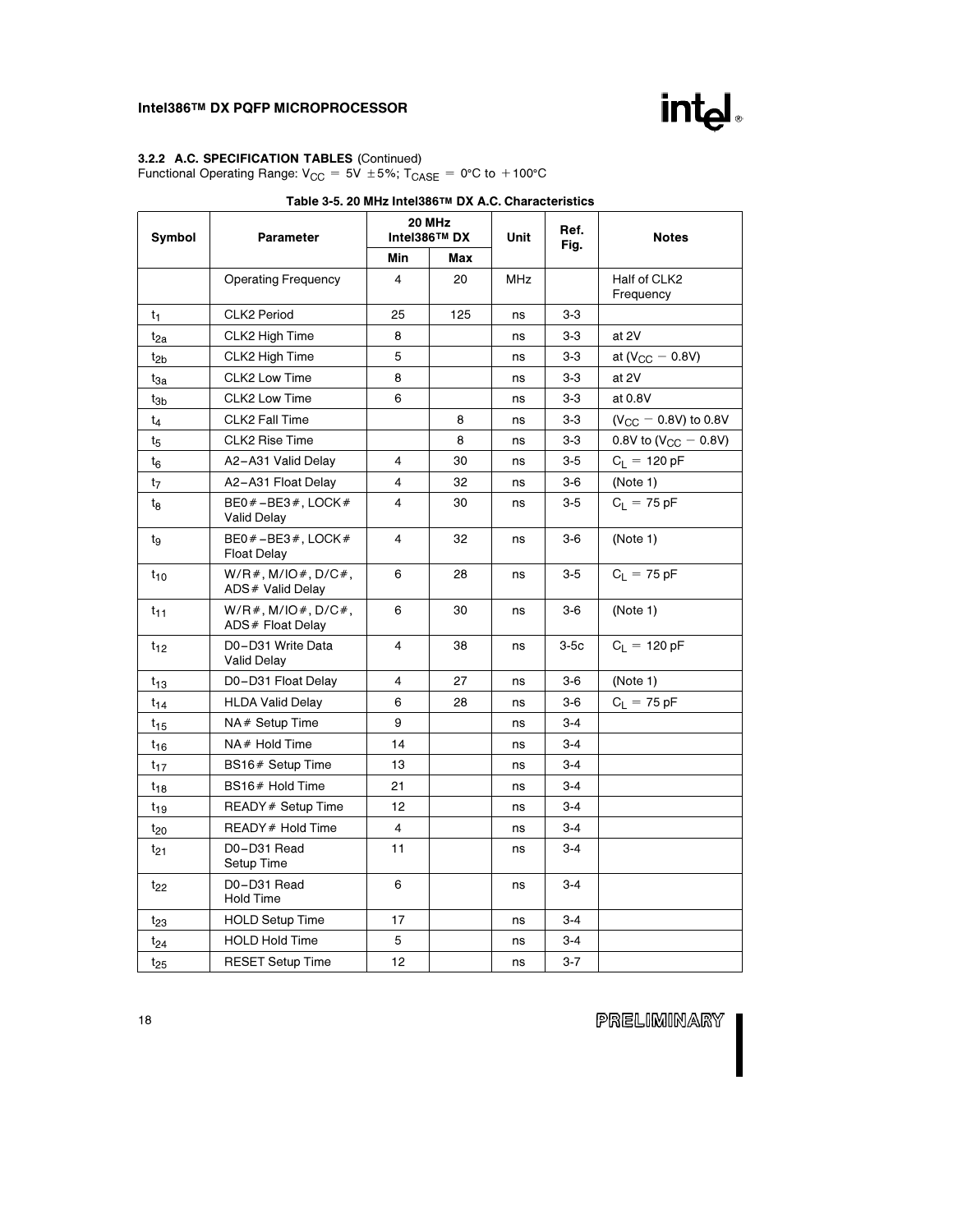### intel.

#### 3.2.2 A.C. SPECIFICATION TABLES (Continued)

Functional Operating Range:  $V_{CC} = 5V \pm 5\%$ ; T<sub>CASE</sub> = 0°C to +100°C

| Symbol          | Parameter                                         |     | <b>20 MHz</b><br>Intel386™ DX | Unit | Ref.<br>Fig. | <b>Notes</b> |
|-----------------|---------------------------------------------------|-----|-------------------------------|------|--------------|--------------|
|                 |                                                   | Min | Max                           |      |              |              |
| $t_{26}$        | <b>RESET Hold Time</b>                            | 4   |                               | ns   | $3 - 7$      |              |
| $t_{27}$        | NMI, INTR Setup Time                              | 16  |                               | ns   | $3 - 4$      | (Note 2)     |
| $t_{28}$        | NMI, INTR Hold Time                               | 16  |                               | ns   | $3 - 4$      | (Note 2)     |
| $t_{29}$        | PEREQ, ERROR $#$ , FLT $#$ ,<br>BUSY # Setup Time | 14  |                               | ns   | $3 - 4$      | (Note 2)     |
| t <sub>30</sub> | PEREQ, ERROR $#$ , FLT $#$ ,<br>BUSY # Hold Time  | 5   |                               | ns   | $3 - 4$      | (Note 2)     |

#### Table 3-5. 20 MHz Intel386TM DX A.C. Characteristics (Continued)

#### NOTES:

1. Float condition occurs when maximum output current becomes less than  $I_{LO}$  in magnitude. Float delay is not 100%

tested. 2. These inputs are allowed to be asynchronous to CLK2. The setup and hold specifications are given for testing purposes, to assure recognition within a specific CLK2 period.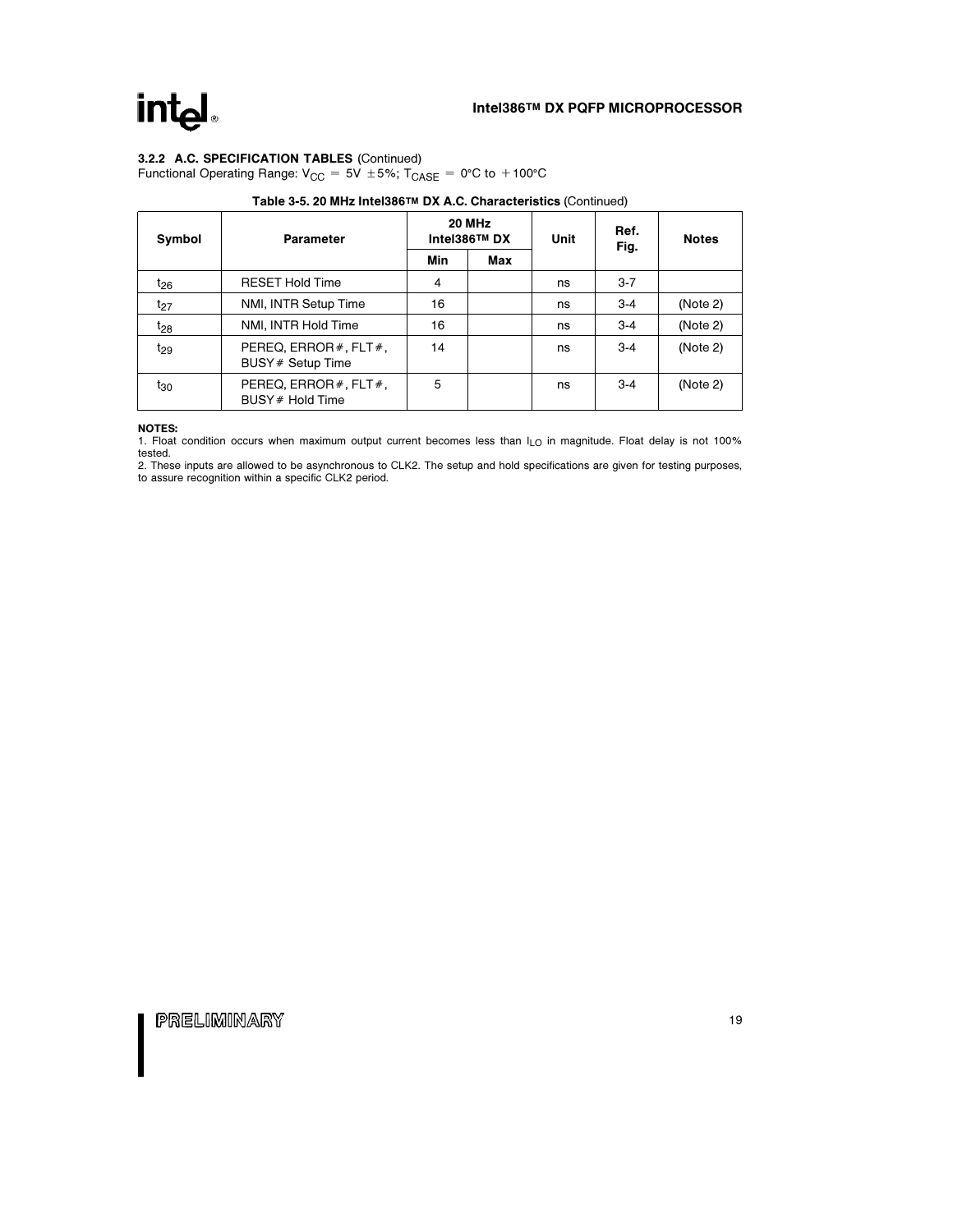

241267 –9

#### 3.2.3 A.C. TEST LOADS







Figure 3-3. CLK2 Timing



Figure 3-4. Input Setup and Hold Timing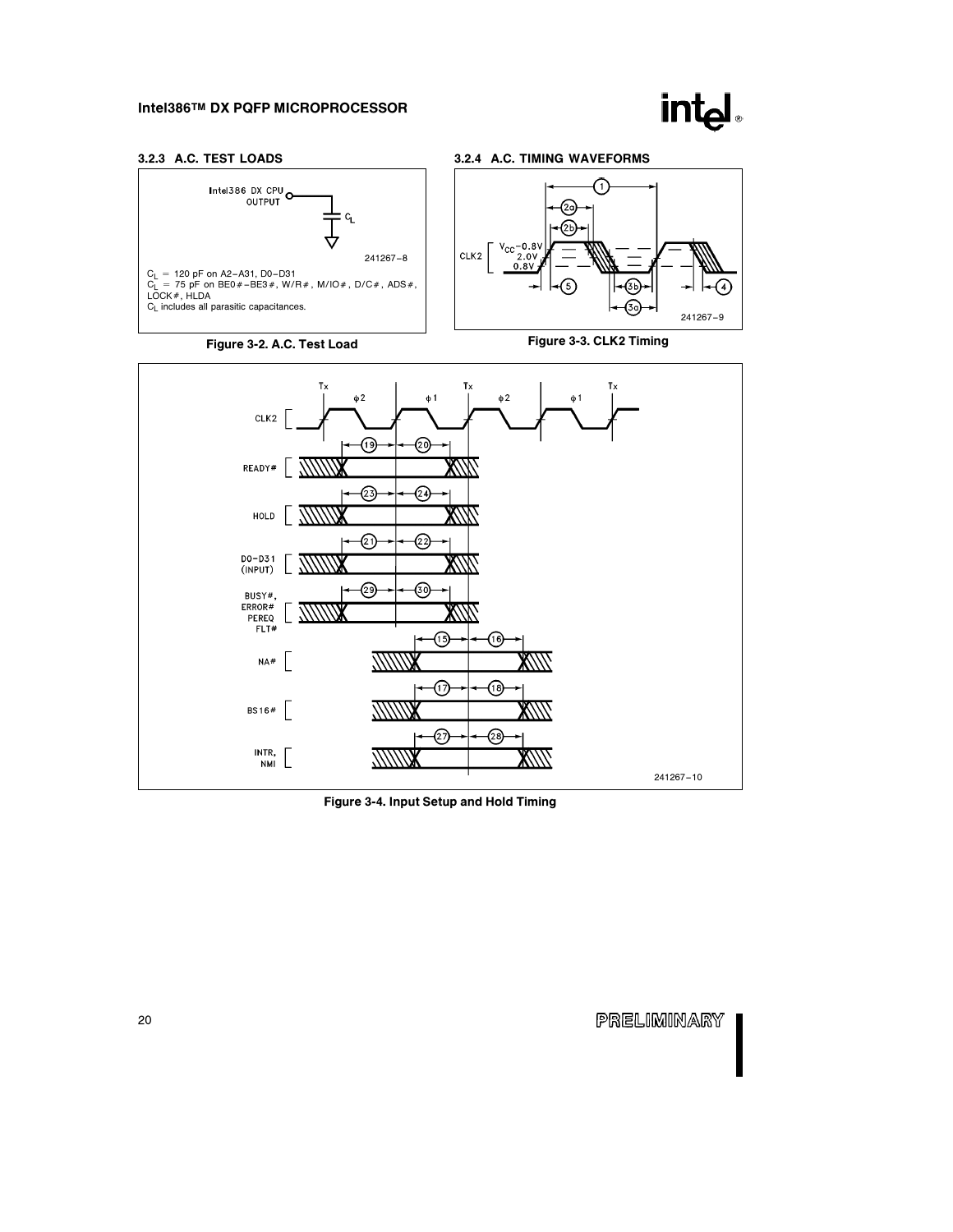### intel



Figure 3-5. Output Valid Delay Timing





Figure 3-5c. Write Data Valid Delay Timing (20 MHz)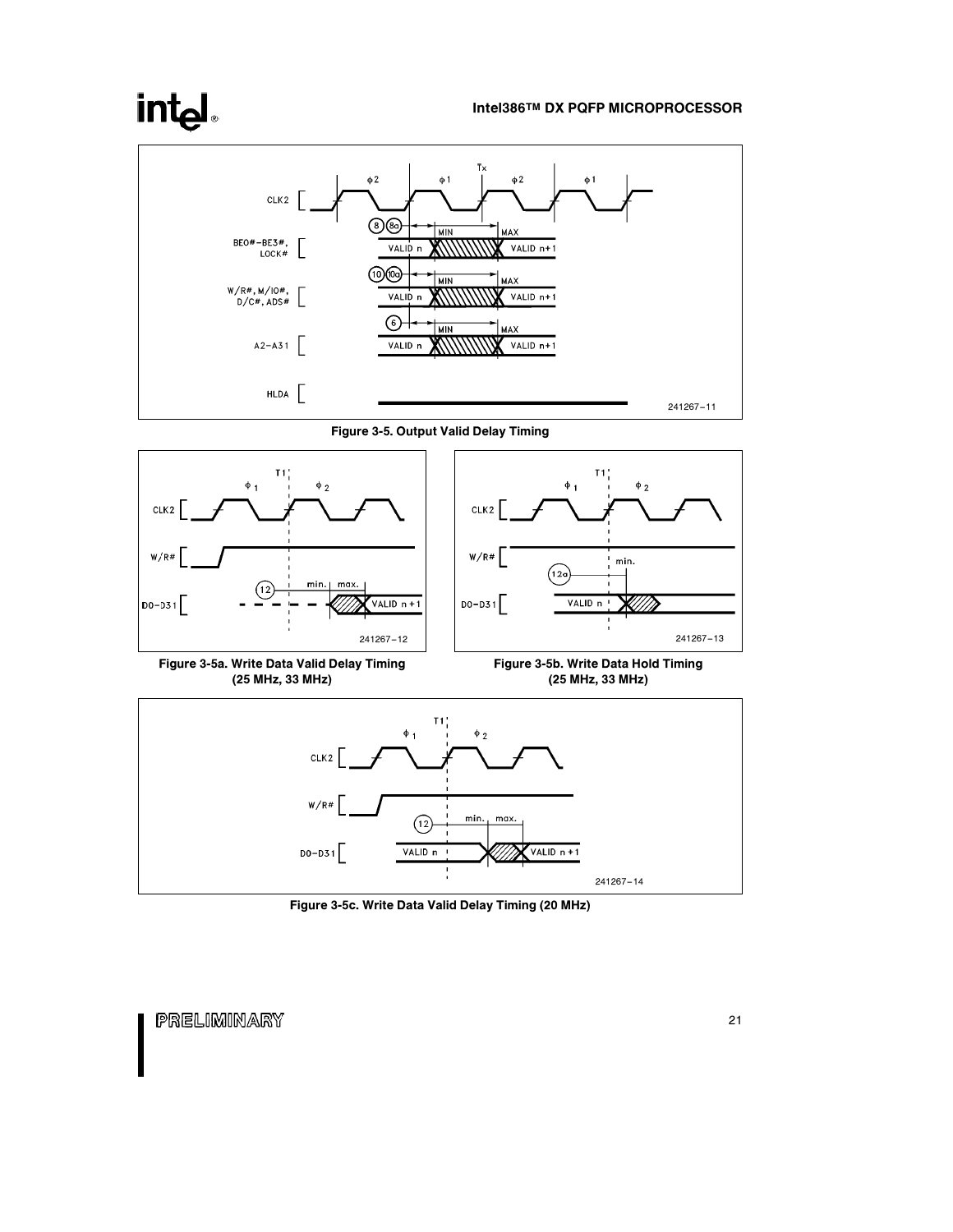



#### 3.2.5 TYPICAL OUTPUT VALID DELAY VERSUS LOAD CAPACITANCE AT MAXIMUM OPERATING TEMPERATURE ( $C_L = 120$  pF)

#### 3.2.6 TYPICAL OUTPUT VALID DELAY VERSUS LOAD CAPACITANCE AT MAXIMUM OPERATING TEMPERATURE  $(C_L = 75 \text{ pF})$

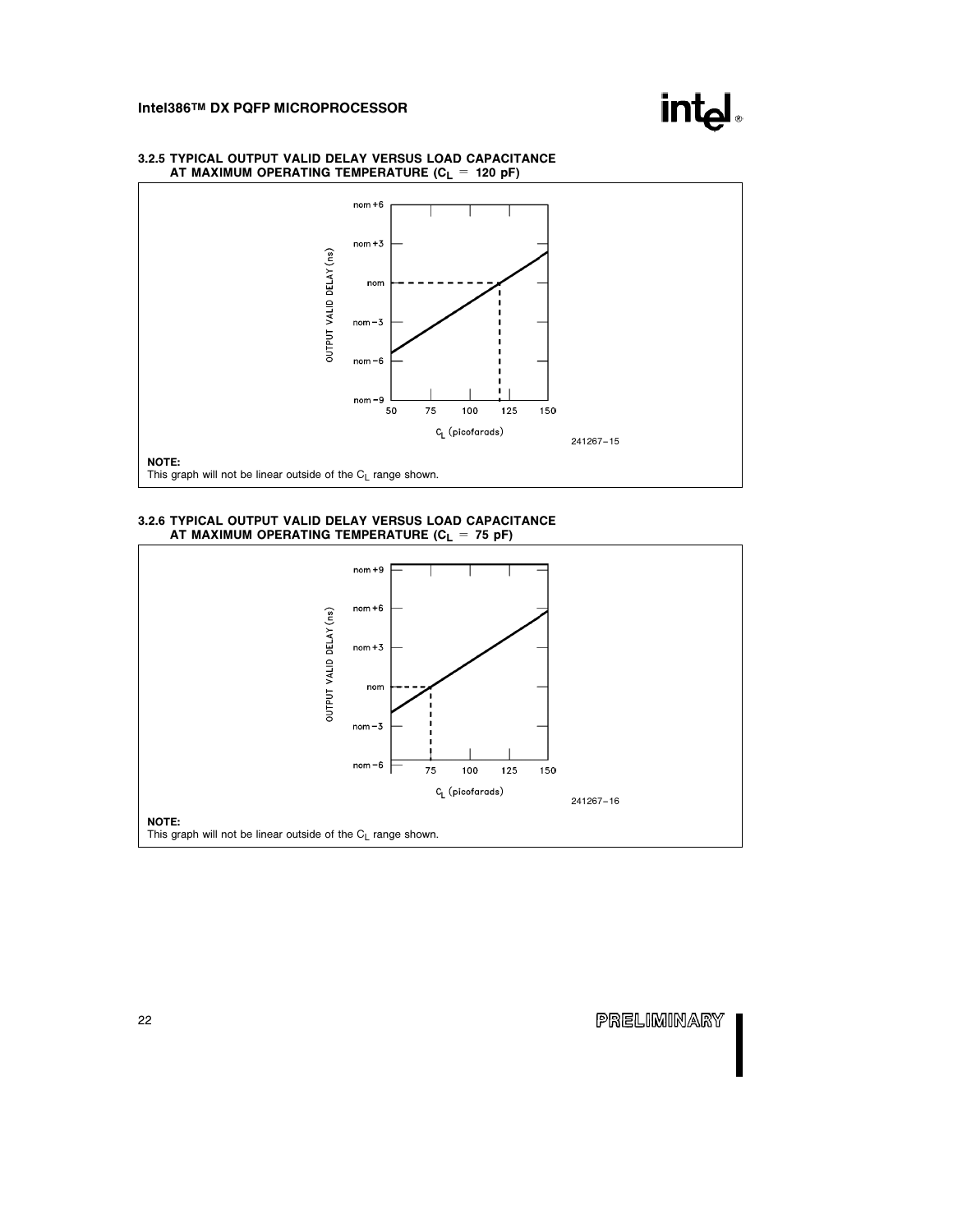### intel.

#### $nom + 9$ OUTPUT VALID DELAY (ns)  $nom + 6$  $nom + 3$ nom  $\mathsf{nom}\,\texttt{-3}$ 50 75 100 125 150 C<sub>L</sub> (picofarads) 241267 –17 NOTE: This graph will not be linear outside of the  $C_L$  range shown.

### 3.2.7 TYPICAL OUTPUT VALID DELAY VERSUS LOAD CAPACITANCE<br>AT MAXIMUM OPERATING TEMPERATURE (C<sub>L</sub> = 50 pF)

3.2.8 TYPICAL OUTPUT RISE TIME VERSUS LOAD CAPACITANCE AT MAXIMUM OPERATING TEMPERATURE